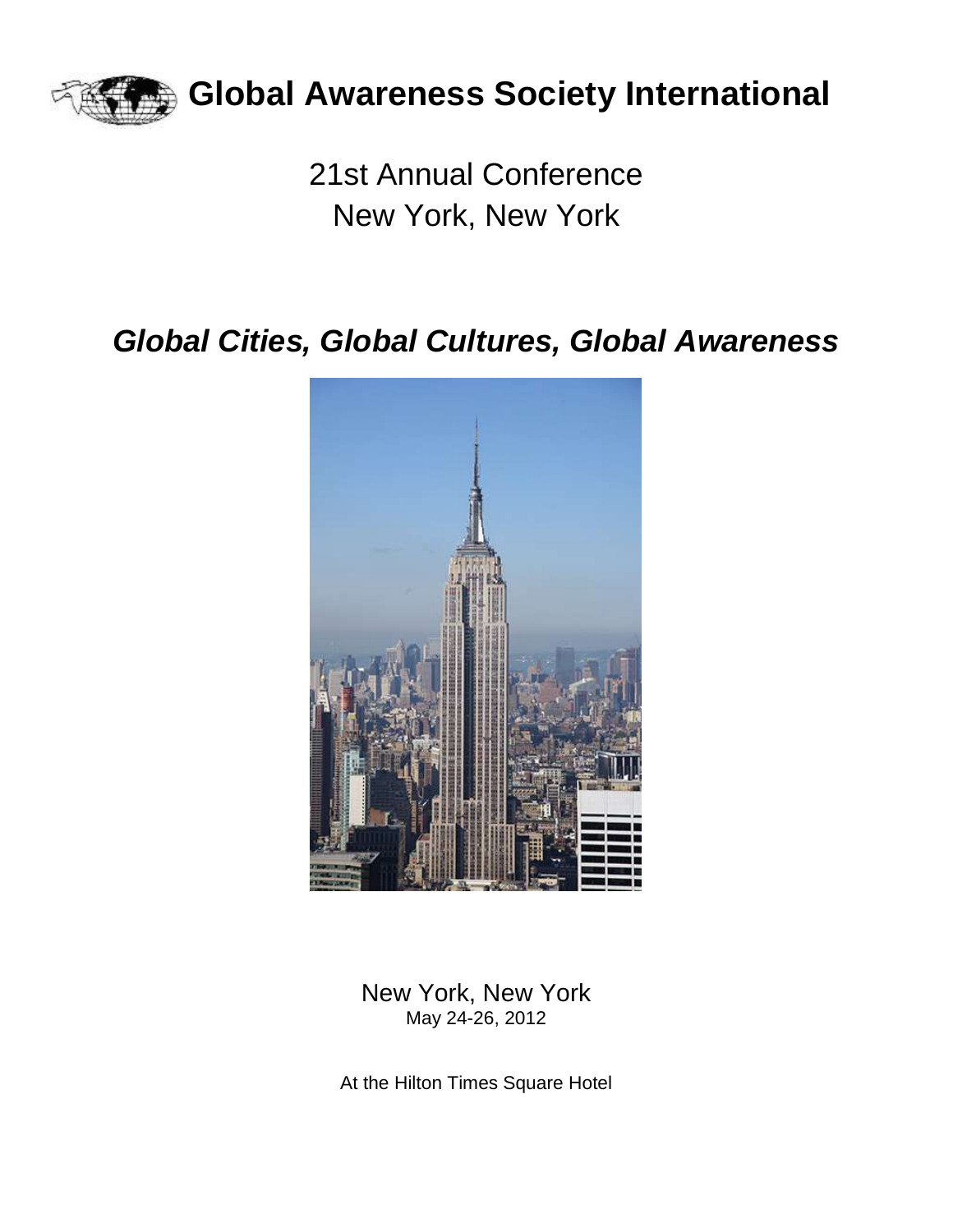

## GLOBAL AWARENESS SOCIETY INTERNATIONAL

The Global Awareness Society International(GASI), Inc. is a non-profit organization composed of people and organizations of various backgrounds that recognize that the world is no longer made up of independent nations and cultures. This technological induced change affects everyone. We, as an organization, wish to explore the exciting potential that globalization of the world's cultures and societies presents to each and every one of us as citizens of this planet. Established in 1991, our membership includes both academic and non-academic based professionals and individuals from various organizations and nations including the United States.

Globalization has made possible what was once merely a vision: the peoples of our world united under the roof of one Global Village. Yet, despite increasing interdependence, conflicts continue to blemish the landscape of our planet. We believe that a vital step toward achieving peace, harmony, and cooperation among the diverse peoples of our globe is to promote mutual understanding and appreciation for one another. Global Awareness Society International strives to turn a global vision into global reality.

Purposes of the Global Awareness Society International

- To promote awareness of the diversity of cultures within our global community.
- To enhance our understanding of the political, economic, social, demographic, technological, and environmental issues among members of the global community.
- To increase sensitivity to issues related to rapid globalization.
- To develop a mutual support network of scholars, professionals, interested people and organizations.
- To provide multiple forums for the exchange of research, knowledge, and expertise on people oriented issues related to globalization.
- To help people recognize the diversity and interdependence of the globe's peoples and the process of globalization.
- To develop and expand the number of national or regional Global Awareness Societies under the direction of the GASI to pursue our common goals.

## **Journal**

The *Journal of Global Awareness* is the peer reviewed journal of the Society. Articles to be considered for publication should be submitted to Editor-in-Chief, Dr. Jay Nathan, Tobin College of Business, St. John's University, 8000 Utopia Parkway, Jamaica, NY 11439. Full submission requirements can be obtained from Dr. Nathan at nathanj@stjohns.com.

## **Contact Information**

**Global Awareness Society Internationa**l, 400 East Second Street, Bloomsburg University, Bloomsburg, PA 17815, Voice: 570-389-5177, Fax: 570-389-3599, Email: GASI@bloom.edu or changshubroh@aol.com. Global Awareness Society International, Inc. is a **501-c-3 non-profit corporation under the guidelines of the U.S. Internal Revenue Service.**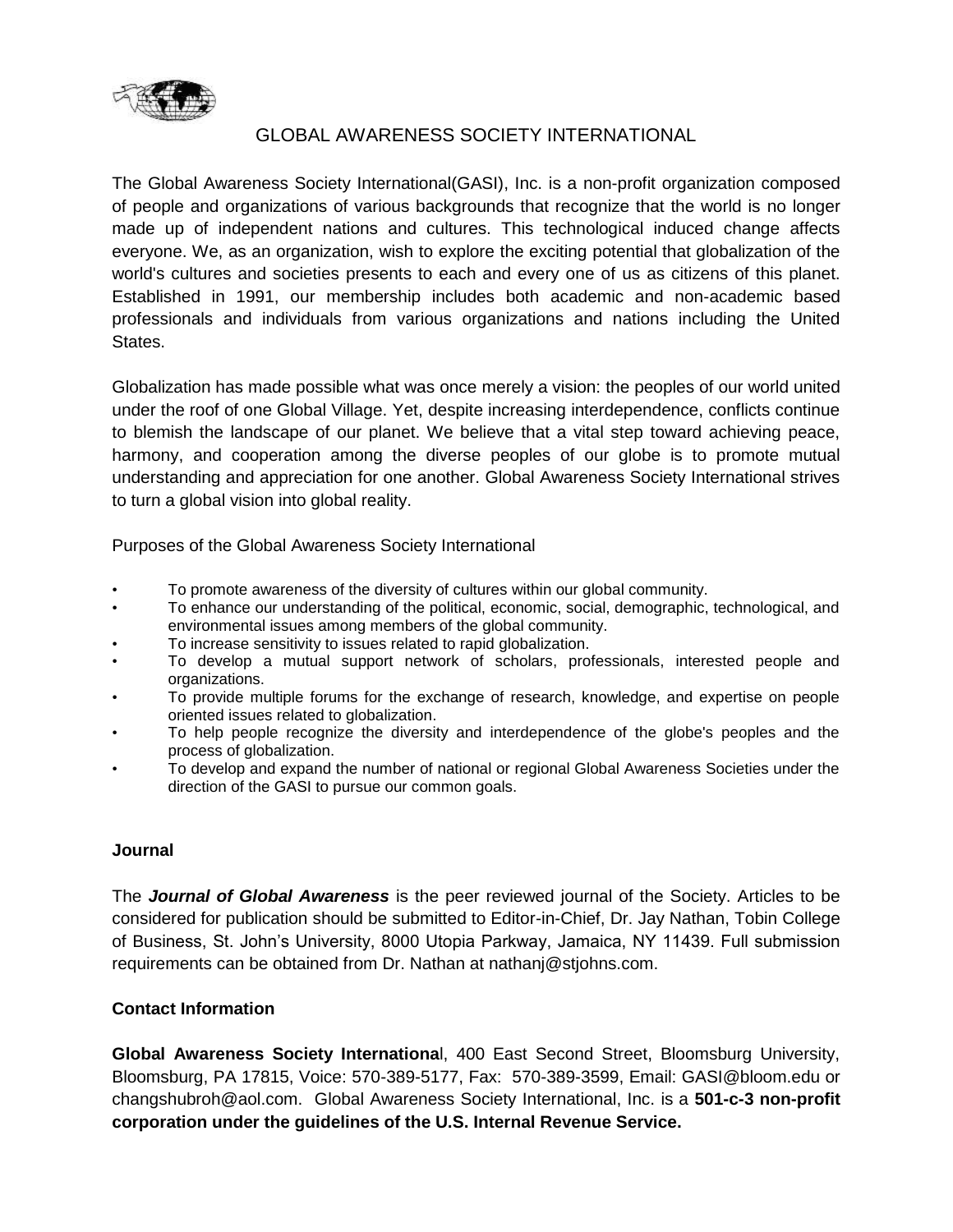# **Global Awareness Society International Officers**

|                                                                   | <b>Founder and Board Chair</b><br>Dr. Chang Shub Roh<br><b>Bloomsburg University</b> |                                                                                   |
|-------------------------------------------------------------------|--------------------------------------------------------------------------------------|-----------------------------------------------------------------------------------|
| President<br>Dr. George Agbango<br><b>Bloomsburg University</b>   | <b>President-Elect</b><br>Dr. Jay Nathan<br>St. John's University                    | <b>Past President</b><br>Dr. Ransford Palmer<br><b>Howard University</b>          |
| Treasurer<br>Dr. James C. Pomfret<br><b>Bloomsburg University</b> | Secretary<br>Ms Patricia Hopson<br><b>Shelton</b><br><b>Millersville University</b>  | <b>Executive Director</b><br>Dr. Madhav P. Sharma<br><b>Bloomsburg University</b> |

| <b>GLOBAL AWARENESS SOCIETY INTERNATIONAL CONFERENCE</b><br><b>COMMITTEE</b> |                                          |                                            |  |
|------------------------------------------------------------------------------|------------------------------------------|--------------------------------------------|--|
| Dr. James C. Pomfret<br>Vice Board Chair                                     | Dr. George Agbango<br>G.A.S.I. President | Dr. Jay Nathan<br>Conference Program Chair |  |
| <b>Bloomsburg University</b>                                                 | <b>Bloomsburg University</b>             | St. John's University                      |  |

| Plan Ahead for 2013                |  |  |
|------------------------------------|--|--|
| 22 <sup>th</sup> Annual Conference |  |  |
| Rome                               |  |  |
| May 24-26 2013                     |  |  |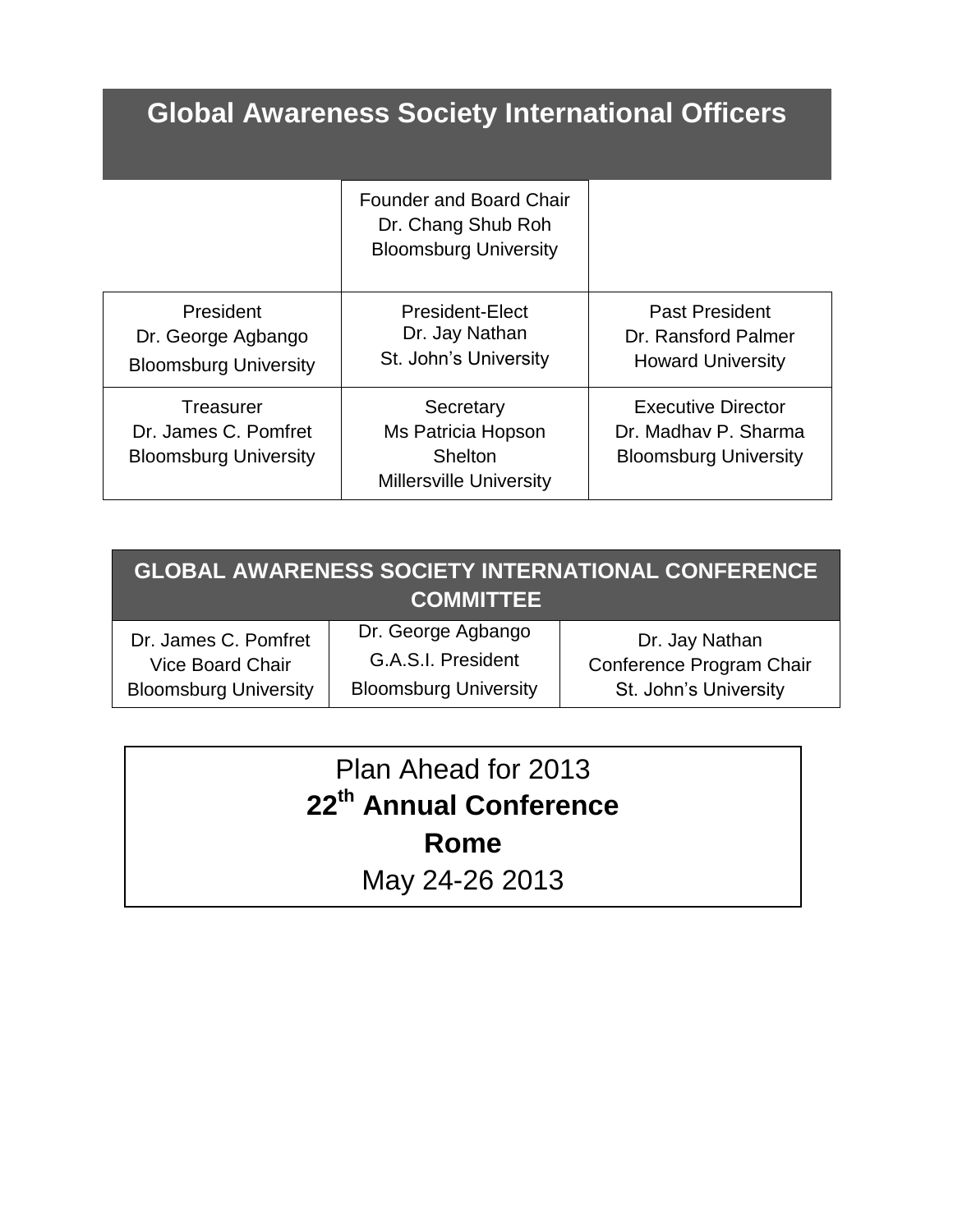



## **A Message from the President of the Global Awareness Society International**

It is with great delight that I welcome you to the  $21<sup>st</sup>$  Annual Conference of the Global Awareness Society, International in the great city of New York. "All roads lead to New York and all cultures melt in New York," says the adage. Looking at the current global trends, we could not have chosen a better location for this conference with the theme: *Global City, Global Cultures, and Global Awareness.*

The tragedy of the September 11, 2001 unprovoked attack on America resulted in a global community rising up in unity and unreservedly condemning violence and terrorism. The manner by which the world stood with America, on that occasion, clearly demonstrated its collective quest for global peace, security and prosperity. Since then, the resolve for peaceful co-existence has been so clearly articulated in the annals of the United Nations. New York, the headquarters of the United Nations, today symbolizes our global village where all cultures

meet in an atmosphere of tolerance, love, and understanding. It is this global atmosphere in New York City that makes it a compelling venue for this conference. For the duration of our conference, we shall share our research findings and brainstorm for solutions to global problems.

I have always held the view that we have a responsibility to make the world a better place for ourselves and our posterity. Consequently, I applaud the founders of GASI for their vision in its creation. Promoting global understanding, showing mutual respect, sharing of knowledge, and celebrating our diversity in culture at forums such as this conference are gems for all seasons and all generations.

As I end my two-year service as your president, I thank all of you for your strong and firm support during my tenure. For me personally, it has been a rewarding two-year experience as your president. It has afforded me the opportunity to work more closely with the Founder, the Board Members, and the Executive Council than ever before. I have had wonderful interactions with many of you and I appreciate the unique contributions you have all made to the growth and development of GASI. Many new students chapters are being established and student participation in our deliberations at this conference give me hope that long after we have left the scene, GASI will continue to thrive. The future is bright for our organization.

President David Soltz of Bloomsburg University of Pennsylvania has embraced GASI and given the organization far more institutional support than ever in the history of the organization. I cannot thank him enough for his foresight and strong support. Other institutions such as St. John University and Millersville University of Pennsylvania need special mention for their continuous support and good help

I welcome the new members of the GASI at this conference. I urge you to network and establish long lasting relationships with colleagues in your various disciplines for collaborative research purposes. To the returning members, let us renew our commitment to expand the global membership of GASI. With dedication and hard work, I am confident that succeeding generations will acknowledge our contributions to global understanding and world peace. No sacrifice is too small as we leave footprints in the sand. Enjoy conference and the Big Apple.

## **George Akeya Agbango, President**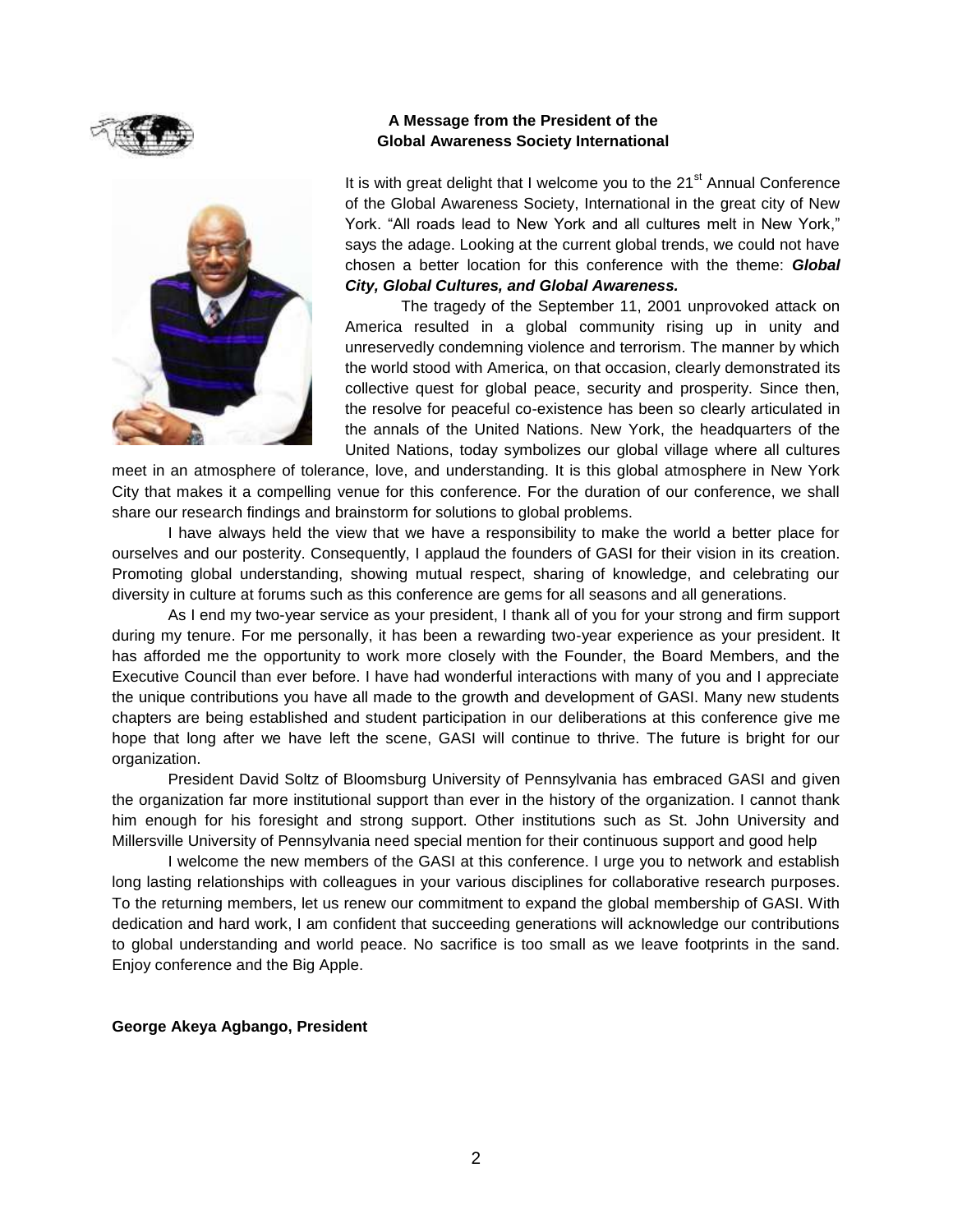## **His Excellency Ken Kanda – Keynote Speaker Ambassador and Permanent Representative of Ghana to the United Nations**



## BRIEF BIOGRAPHY

Ambassador Ken Kanga was born on 30th August, 1951. He joined the Ghana Foreign Service in September 1976 and has served in various capacities inn the Policy Planning & Research Division, Africa Division, Multilateral and Economic Relations Division, International Organizations & Conferences Division, Protocol Division and as a Special Assistant to the Foreign Minister of Ghana from 1996 to 1997.

He served as the Protocol officer of the Vice President from 1997 to 1998 and was Director off the Economic, Trade and Investment Bureau of the Foreign Ministry from 20002-2003. Ambassador Canada then served as Chief of Protocol during 2003-2004 and 2008-2009.

His tours of duty in the Ghana Foreign Service took him to the Embassies of Ghana in Bonn, Germany as First Secretary (1984-1988) Copenhagen, Denmark, as Counselor (1992-1996) and as Minister Counselor in the Ghana High Commission in Harare, Zimbabwe (1998-2002). He was Minister Plenipotentiary in Berlin (2004-2008).

Ambassador Kanda was appointed Director of State Protocol in 2009, a position he occupied until his appointment on 14 January, 2011 as Ghana's Ambassador and Permanent Representative to the United Nations in New York.

H. E. Mr. Ken Kanda attained his B.A. (Hons.) and Graduate Diploma from the University of Ghana, Legon, Ghana. He was also at the Woodrow Wilson School of Public and International Affairs, Princeton University, New Jersey, USA as a Hubert Humphrey Fellow.

He is married with four daughters and his hobbies include tennis, reading and listening to Jazz music.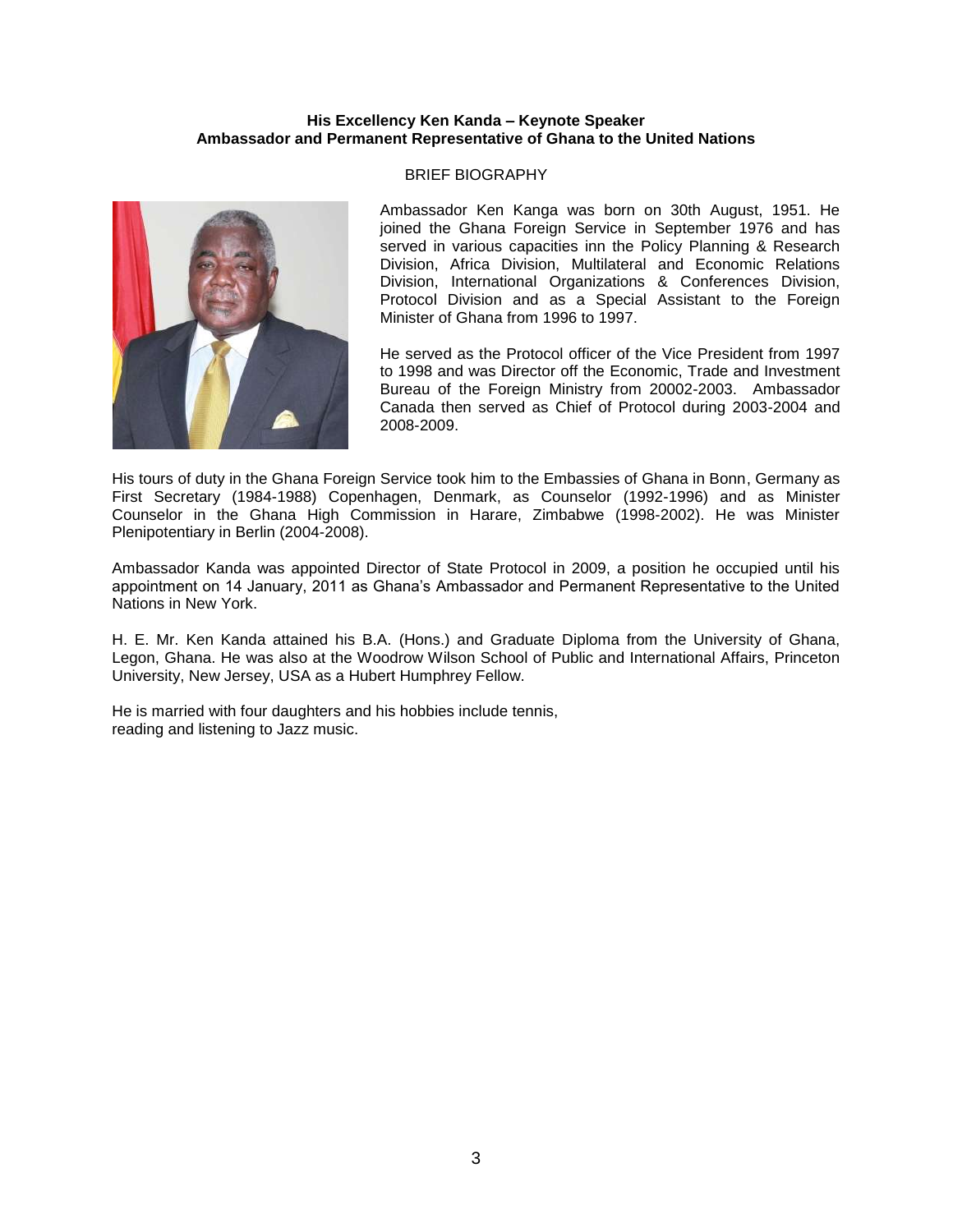## **Global Awareness Society International 21st Annual Conference New York Hilton Times Square Hotel May 24-26, 2012**

## **Registration Table**

Registration and all sessions will be on the **Conference Center Floor** of the Hilton Times Square Hotel. You may enter the hotel from either 41<sup>st</sup> or 42<sup>nd</sup> street midway between 8<sup>th</sup> Avenue and 7<sup>th</sup> Avenue. From the street level take the elevator to the Lobby (L). Then walk through the lobby to transfer to the interior elevator and select floor CC. All sessions will be in the rooms **Empire**, **Liberty I, Liberty II, and Olympia.**

| Thursday | $4:00 - 6:30$ PM     |
|----------|----------------------|
| Fridav   | 7:30 AM- 4:00 PM     |
| Saturday | 7:30 AM - 12:00 NOON |

## **Thursday May 24**

Thursday 4:00 PM

**Liberty II Room** *Board of Directors Meeting*

**Thursday** 5:00 PM

**Liberty II Room** *Executive Committee Meeting*

Thursday 9:00 PM – ?? **Lobby Bar**

*Informal no-host Gathering to Meet and Greet Old and New Friends*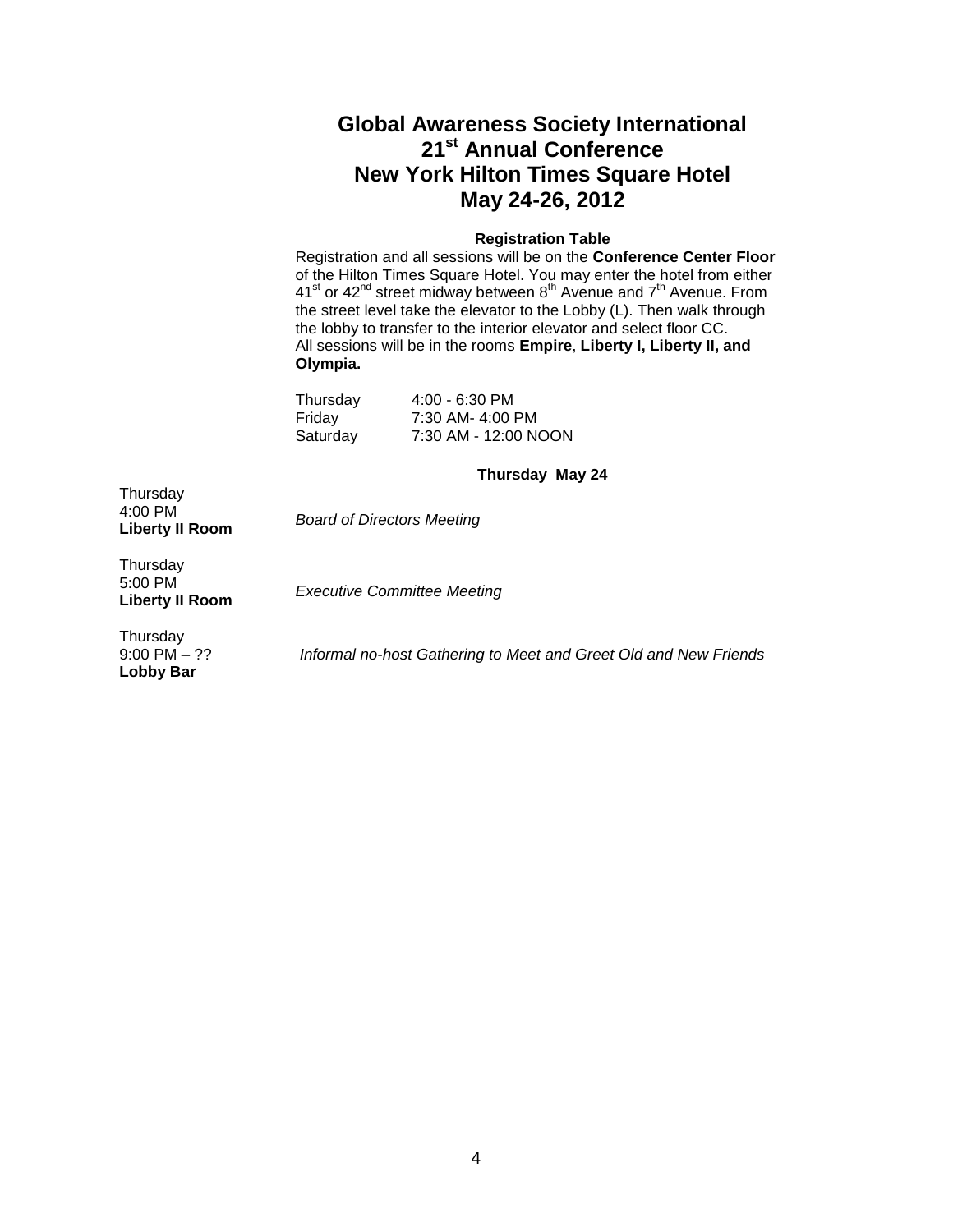## **Friday May 25**

|                                             | I HUUY MUY LU                                                                                                                                    |                                                                                    |  |
|---------------------------------------------|--------------------------------------------------------------------------------------------------------------------------------------------------|------------------------------------------------------------------------------------|--|
| Friday<br>8:30 AM<br><b>Empire Ballroom</b> | <b>Conference Opening</b>                                                                                                                        |                                                                                    |  |
|                                             | George Agbango<br>President of the Global Awareness Society International                                                                        |                                                                                    |  |
|                                             | <b>Welcome and Introductory Remarks</b><br>David L. Soltz<br>President of Bloomsburg University and Member of the G.A.S.I. Board<br>of Directors |                                                                                    |  |
| Friday<br>9:15 AM                           | Key Note Address - Challenges for the UN and the World                                                                                           |                                                                                    |  |
| <b>Empire Ballroom</b>                      | His Excellency Ken Kanda<br>Ambassador and Permanent Representative of Ghana to the United<br><b>Nations</b>                                     |                                                                                    |  |
| 10:00 AM                                    | <b>Coffee Break</b>                                                                                                                              |                                                                                    |  |
| Friday<br>10:30 AM - 12:15 PM               | <b>Global Awareness - Regional Dynamics</b>                                                                                                      |                                                                                    |  |
| <b>Empire Ballroom</b>                      | Moderator:                                                                                                                                       | Chang Shub Roh<br>Bloomsburg University Professor Emeritus and G.A.S.I.<br>Founder |  |
|                                             | Caribbean                                                                                                                                        | <b>Ransford Palmer</b>                                                             |  |
|                                             | Europe                                                                                                                                           | Heidrun Hagen                                                                      |  |
|                                             | Middle East                                                                                                                                      | Shah M. Mehrabi                                                                    |  |
|                                             | East Asia                                                                                                                                        | <b>Michael Seipel</b>                                                              |  |
|                                             | Africa                                                                                                                                           | Wold Zemedkun                                                                      |  |
|                                             |                                                                                                                                                  | North America Geoffrey Palmer                                                      |  |
| 12:15 PM                                    | Lunch Break- On your own                                                                                                                         |                                                                                    |  |

| Friday         | <b>Breakout Session 1: Digital Society 1</b> |                     |
|----------------|----------------------------------------------|---------------------|
| 1:30 - 3:00 PM | <b>Session Chair:</b>                        | <b>Curvin Huber</b> |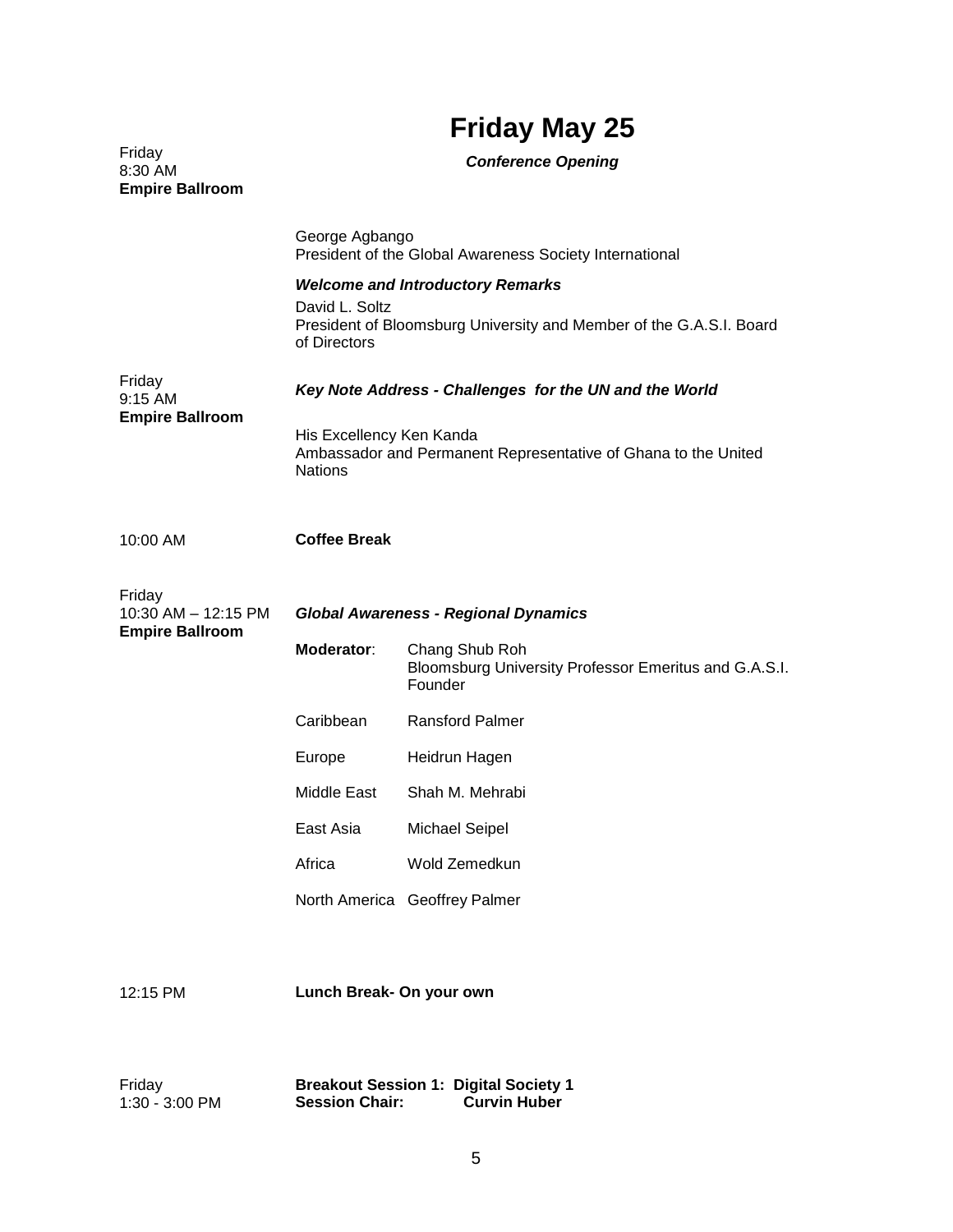| <b>Olympia Room</b>                                  | <b>Becker College</b>                                                                                                                                                                  |
|------------------------------------------------------|----------------------------------------------------------------------------------------------------------------------------------------------------------------------------------------|
|                                                      | Impact of the Digital Technology on Culture<br>Shreekant Joag<br>St. John's University                                                                                                 |
|                                                      | Undergraduate Students' Self-Reported Perceptions Towards Mobile<br>Learning<br>David Magolis<br>Sarah Vandegriff<br><b>Bloomsburg University</b>                                      |
|                                                      | Animation: Moving into the Future<br><b>Curvin Huber</b><br><b>Becker College</b>                                                                                                      |
| Friday<br>1:30 - 3:00 PM<br><b>Liberty I Room</b>    | Breakout Session 2: Children of the Global Village<br><b>Session Chair:</b><br><b>Michael Seipel</b><br><b>Brigham Young University</b>                                                |
|                                                      | Intellectual Courage: The Social Construction of Terrorism Embodying<br><b>Global Realities</b><br>Cynthia A. Karaffa<br>University Of Pittsburgh                                      |
|                                                      | Street Children in Ukraine: Homelessness and other Associated Risks<br><b>Garret Pace</b><br><b>Brigham Young University</b>                                                           |
|                                                      | NGO's and Global Cultural Awareness Programs: The Case of the<br>Grace Stella Foundation and Leading Ladies<br>Stella Johnson<br><b>Grace Stella Foundation</b>                        |
|                                                      | The History and Future of the International Adoption of Children by<br><b>United States Citizens</b><br>Ralph J. Porzio<br>St. John's University                                       |
|                                                      | Sexual Harassment and Cyber Bullying: Awareness, Experience and<br>Prevention Strategies with Diverse Middle School Urban Students in<br>the U.S.<br>Carol Reina<br>Rita Smith-Wade-El |
|                                                      | Millersville University of Pennsylvania                                                                                                                                                |
|                                                      | Sexual Harassment in Tertiary Institutions for Grades- A Myth or Reality<br>Irene Iris Akaab<br>Accra Polytechnic                                                                      |
| Friday<br>$1:30 - 3:00$ PM<br><b>Liberty II Room</b> | <b>Breakout Session 3: Global Spiritual Issues</b><br><b>Sessions Chair:</b><br><b>Berhanu Mengistu</b><br><b>Old Dominion University</b>                                              |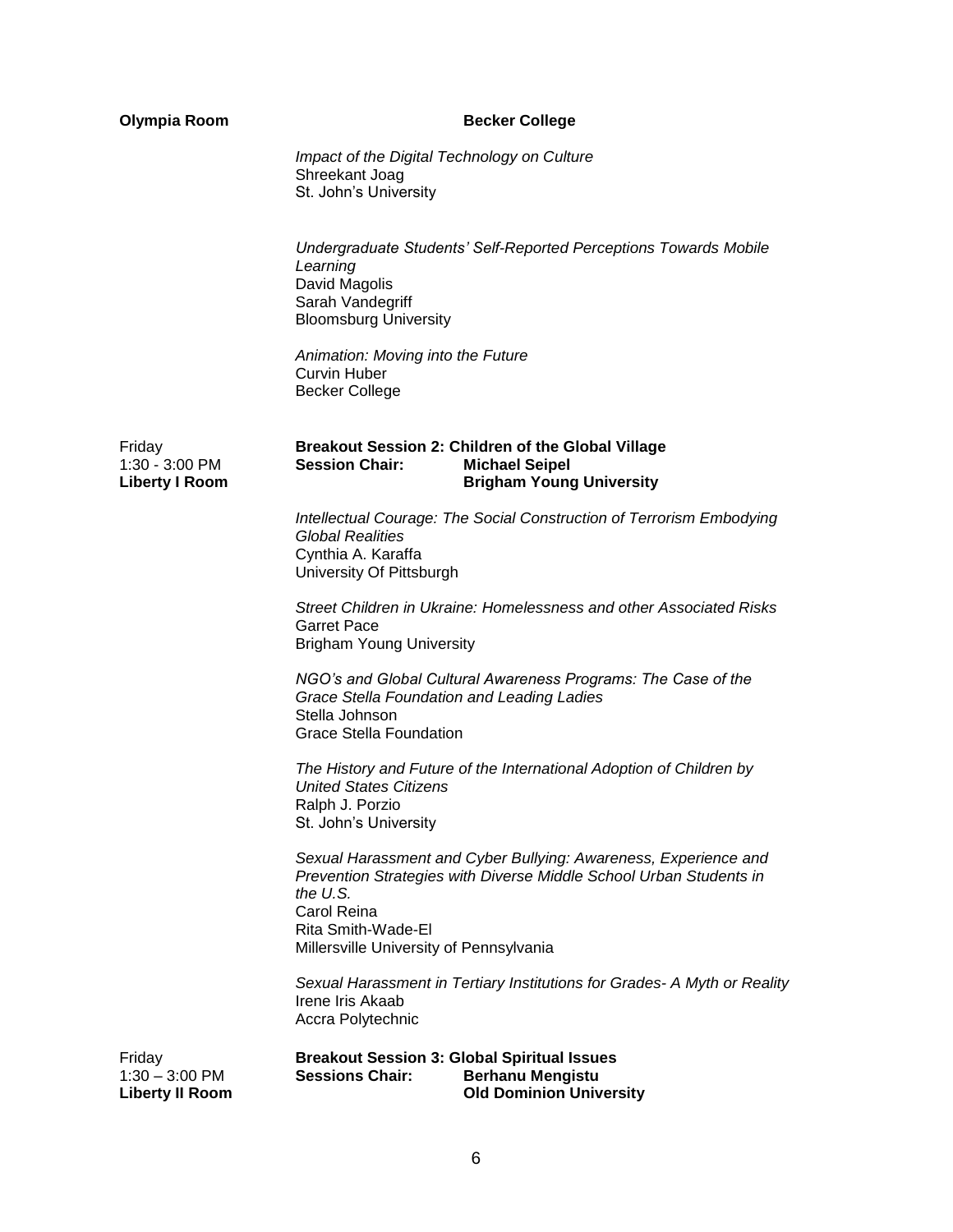|                                                     | <b>Worldly Face of Islam</b><br>Saleem Khan<br><b>Bloomsburg University</b><br>Biblical Global Journey in Jose Saramago's Cain<br><b>Ronald Meyers</b><br><b>East Stroudsburg University</b><br><b>Born for Higher Things</b><br>Faith M. Pereira<br><b>Dowling College</b><br>Cultural Imperatives in the Interfaith Dialogue<br>Berhanu Mengistu<br>Nina Frola Joyner<br><b>Old Dominion University</b> |
|-----------------------------------------------------|-----------------------------------------------------------------------------------------------------------------------------------------------------------------------------------------------------------------------------------------------------------------------------------------------------------------------------------------------------------------------------------------------------------|
| 3:00 PM                                             | <b>Coffee Break</b>                                                                                                                                                                                                                                                                                                                                                                                       |
| Friday<br>$3:20 - 4:50$ PM<br><b>Liberty I Room</b> | <b>Breakout Session 4: Global Economic Development</b><br><b>Session Chair:</b><br><b>Shreekant Joag</b><br>St. John's University                                                                                                                                                                                                                                                                         |
|                                                     | A Sustainable Workforce for A Growing Industry: What Path Will Bangladesh<br>Follow to Save the Garments Industry<br><b>ASM Tuhin</b><br><b>Bloomsburg University</b>                                                                                                                                                                                                                                     |
|                                                     | Globalization's Challenges for Developing Countries of Asia<br>Shreekant Joag,<br>St. John's University                                                                                                                                                                                                                                                                                                   |
|                                                     | Public-Private Partnerships: An International Perspective<br><b>Tassew Shiferaw Gizaw</b><br>Norfolk State University                                                                                                                                                                                                                                                                                     |
|                                                     | Solar Cookers as a Poverty Alleviation Strategy<br>Sarah Moore Oliphant<br>The Catholic University of America                                                                                                                                                                                                                                                                                             |
|                                                     | The Politics of Development and Protection of the Environment in the<br>Developing World<br>E. Ike Udogu<br>Appalachian State University                                                                                                                                                                                                                                                                  |
| Friday<br>$3:20 - 4:50$ PM<br>Olympia Room          | Breakout Session 5: Preservation of Local Culture in the Face of<br><b>Globalization</b><br><b>Session Chair: Daniel Edwards</b><br><b>University of Utah</b>                                                                                                                                                                                                                                             |

Alcohol Consumption, Maquilas and Everyday Life in a Nahuatl Community in Mexico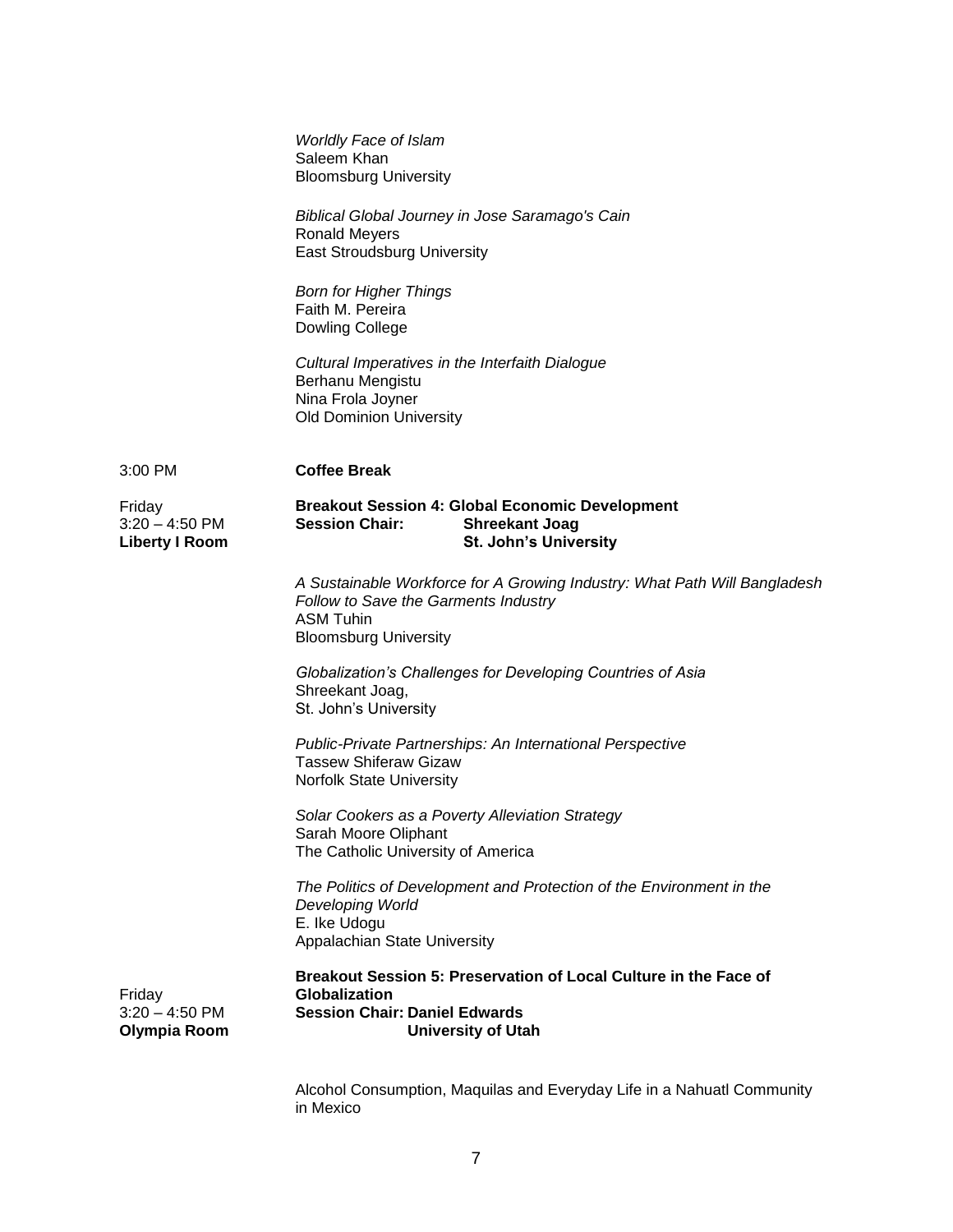|                                          | Luis Berruecos                                                                                                                     |                            | Metropolitan Autonomous University-Xochimilco Campus                                                          |
|------------------------------------------|------------------------------------------------------------------------------------------------------------------------------------|----------------------------|---------------------------------------------------------------------------------------------------------------|
|                                          | Health<br>Dena Ned<br>University of Utah                                                                                           |                            | Cultural Values of American Indian People: Their Impact on Families and                                       |
|                                          | Native American Indian Values: Guides to Perpetuation of American Indian<br>Culture(s)<br>Daniel Edwards<br>University of Utah     |                            |                                                                                                               |
|                                          | The Importance of Family in Native Cultures from the Perspective of<br>American Indians<br>Margie E. Edwards<br>University of Utah |                            |                                                                                                               |
| Friday<br>$3:20 - 4:50$ PM<br>Liberty II | in Teacher Education                                                                                                               |                            | Breakout Session 6: Curriculum Integration with the Global Perspective                                        |
|                                          | <b>Session Chair:</b>                                                                                                              |                            | WeiWei Cai<br>West Chester University of Pennsylvania                                                         |
|                                          | Presentation:                                                                                                                      |                            | WeiWei Cai<br>West Chester University of Pennsylvania                                                         |
|                                          | Participants:                                                                                                                      | Megan Black<br>Hanna Kraft | <b>Christina Caroulis</b><br>Jennifer Chipego<br>Veronica Greiner<br><b>West Chester University Strudents</b> |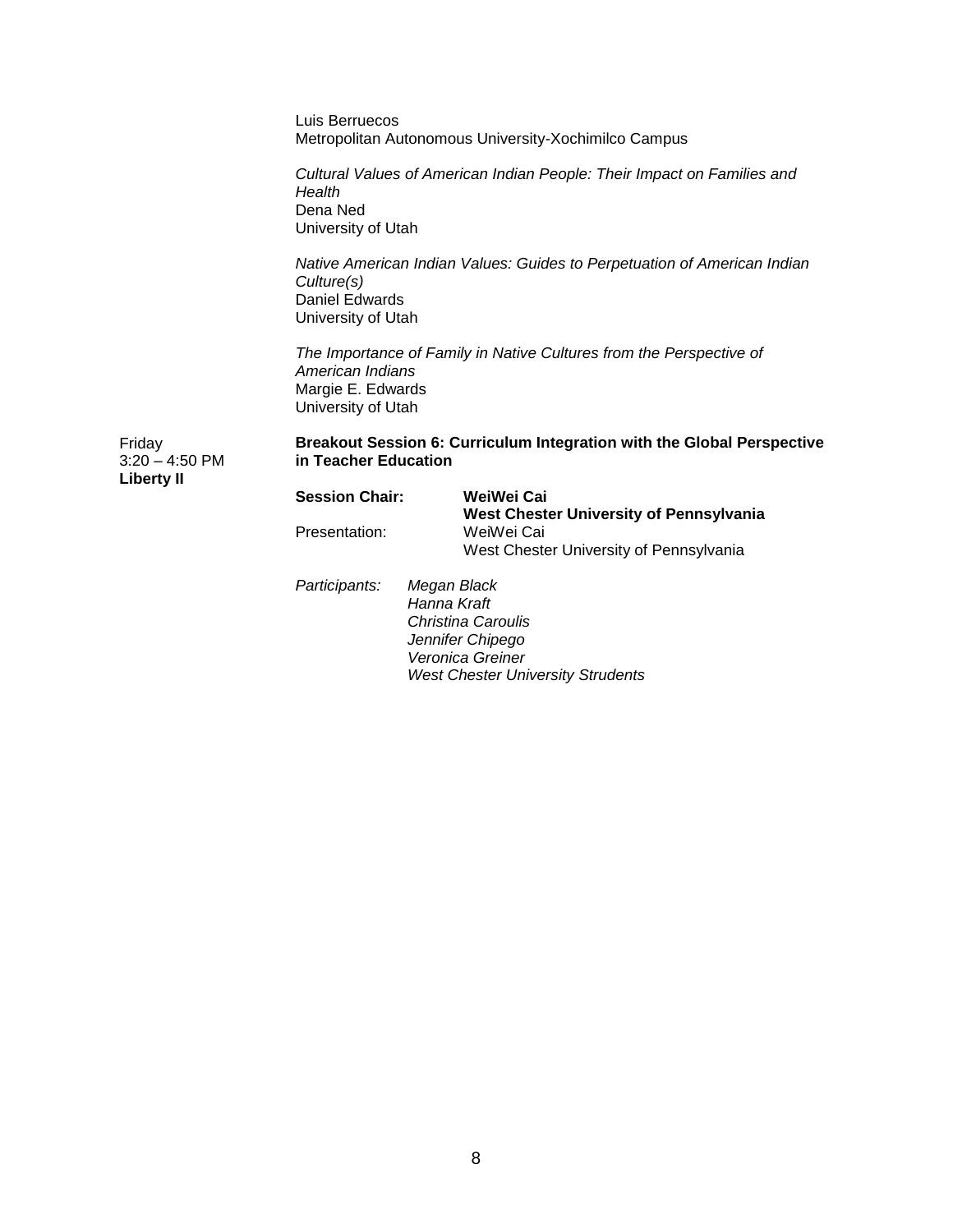| Friday<br>5:00-6:30 PM<br>Olympia Room             | <b>Breakout Session 7: Cultural Difference in the Global Society</b><br><b>Session Chair:</b><br><b>Ronald Meyers</b><br><b>East Stroudsburg University</b>                                                                          |
|----------------------------------------------------|--------------------------------------------------------------------------------------------------------------------------------------------------------------------------------------------------------------------------------------|
|                                                    | Close Up: The Amish and Mennonites of the Central Pennsylvania<br>Susquehanna Valley - A Photo Essay<br><b>Gary Clark</b><br><b>Bloomsburg University</b>                                                                            |
|                                                    | Cultural Differences between the U.S. and Germany: The Influences of<br>Globalization and the Effect on International Business<br>Andrea Herrmann<br>European Business School, Hamburg                                               |
|                                                    | When I Was Told I'm "White": Culture, Race, and Transformative Education<br>Flora Keshishian<br>St. John's University                                                                                                                |
| Friday<br>5:00-6:30 pm                             | Breakout Session 8: Globalization: Focus on the Middle East and Africa<br><b>Bernard C. Dill</b><br><b>Session Chair:</b><br><b>Bloomsburg University Emeritus</b>                                                                   |
| <b>Liberty I Room</b>                              | Cultural Dissonance as a Barrier in the Provision of Social Services:<br>A Case Study Involving Arab-Bedouin in the Negev Desert (Israel)<br>Gerald S. Berman<br>University of Alaska                                                |
|                                                    | South Sudan: The Birth of a New Nation and the Looming Challenges<br>George Agbango<br><b>Bloomsburg University</b>                                                                                                                  |
|                                                    | Perception of Business Educators on the Impact of ICTS on Student<br>Learning in Tertiary Institutions in Nigeria<br>A.U. Okeke<br>Justina Ezinwafor<br>Nnamdi Azikiwe University<br>Titus A. Umori<br><b>Kwara State University</b> |
| Friday<br>5:00 - 6:30 PM<br><b>Liberty II Room</b> | Breakout Session 9: Globalization's Influence on Migration, Social<br><b>Justice, and Education</b><br><b>Session Chair:</b><br><b>Ransford Palmer</b><br><b>Howard University</b>                                                   |
|                                                    | Migrants, Remittances and Development<br>C. Kenrick Hunte<br><b>Howard University</b>                                                                                                                                                |
|                                                    | A Gramscian Approach to Understanding International Law and its<br>Enforcement Navigating Customary Practice and Treaty Law<br><b>Babak Mohassel</b><br><b>Bloomsburg University</b>                                                 |
|                                                    | Acculturative Stress and the Potential Effects on International Students<br>Geoffrey J. Palmer                                                                                                                                       |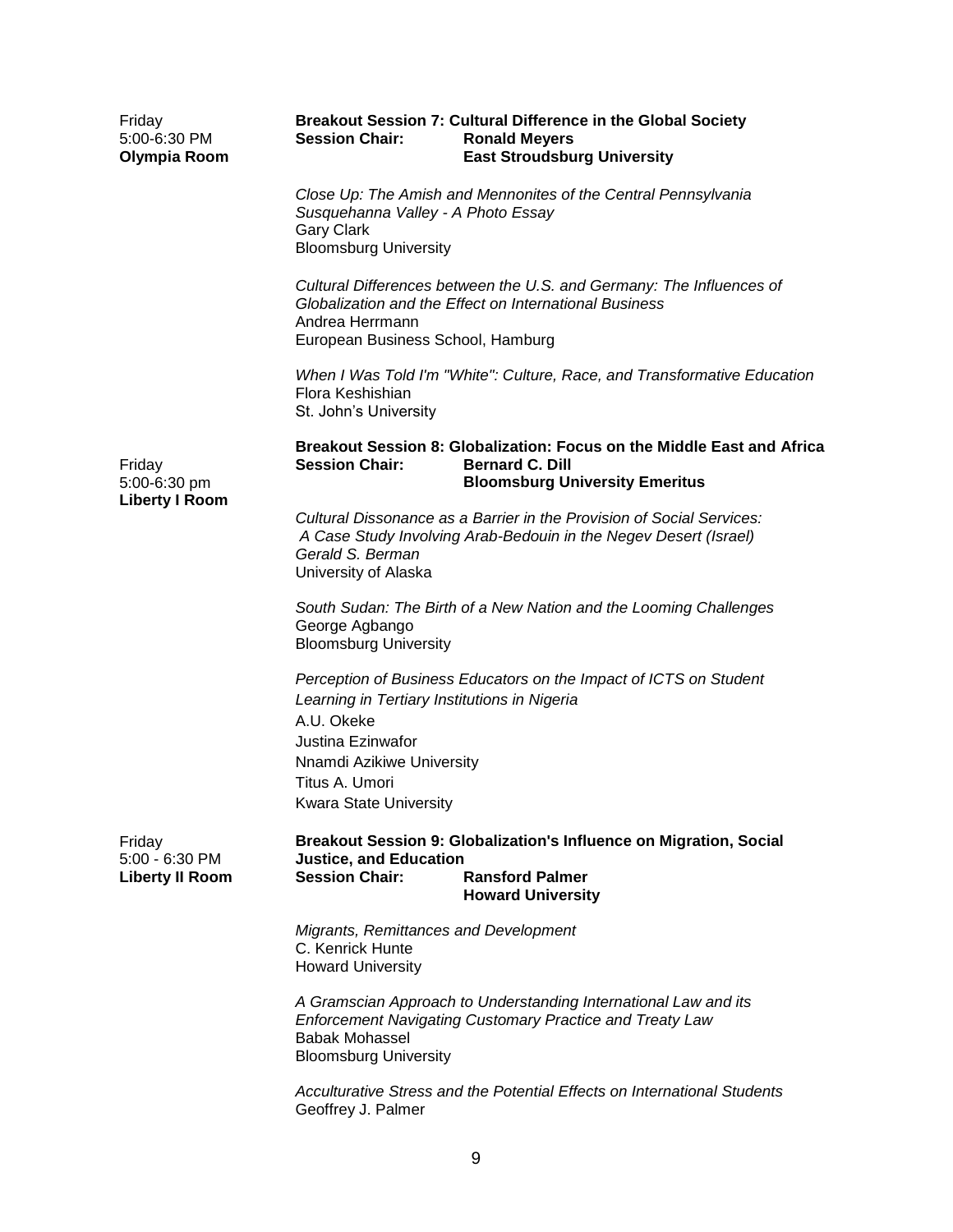Bloomsburg University

*The Economic Status of Jamaican Immigrants in America* Ransford Palmer Howard University

*Can the Ubiquitous Mobile Phone Correct Financial Market Failure in Jamaica?* Dawn Elliott Texas Christian University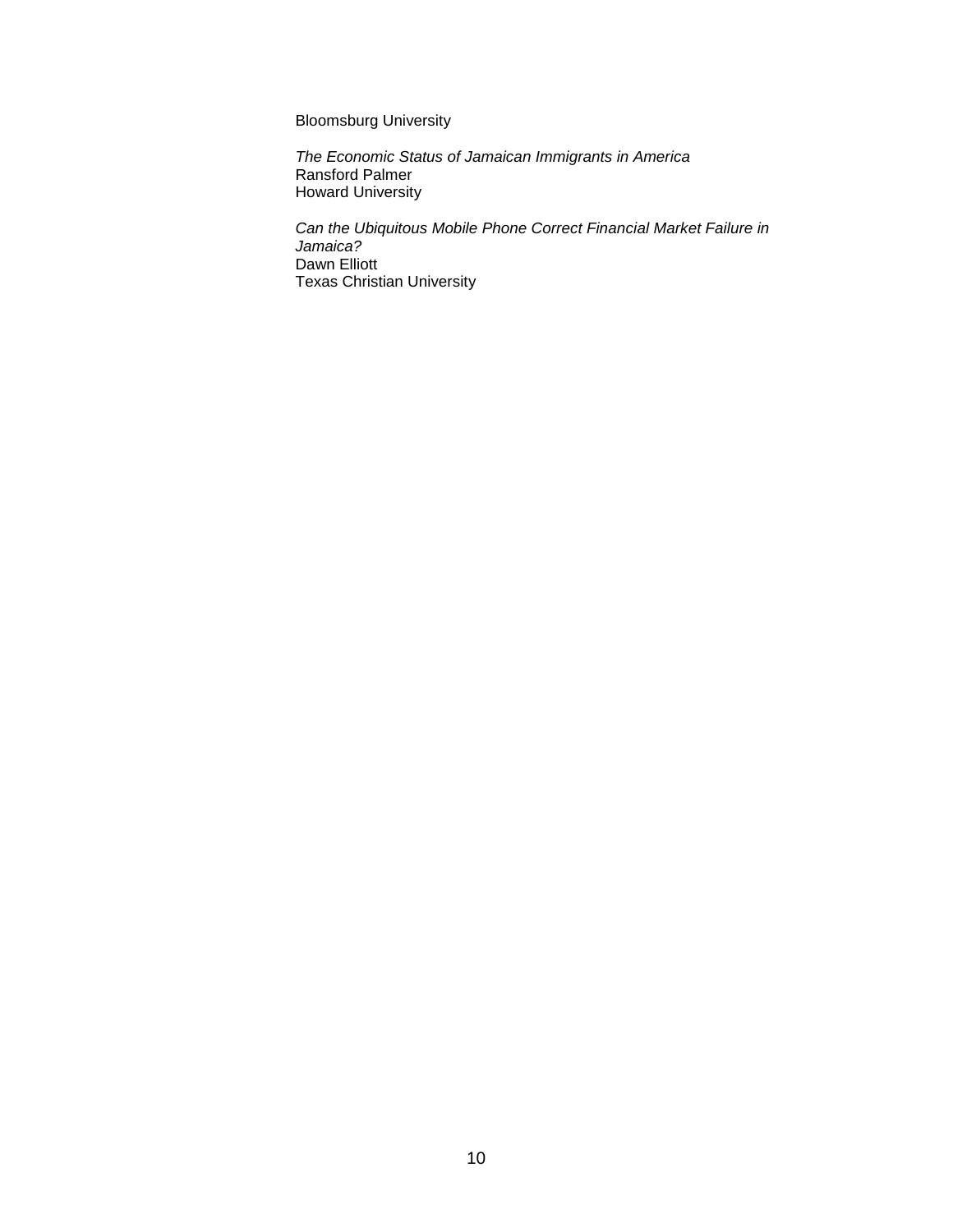## **Saturday May 26, 2012**

| 8:45-10:45                                         |                                                                               | <b>Coffee and Assorted Beverages Available in Empire Foyer</b>                                                        |
|----------------------------------------------------|-------------------------------------------------------------------------------|-----------------------------------------------------------------------------------------------------------------------|
| Saturday<br>9:00 - 10:30 AM<br>Olympia Room        | <b>Session Chair:</b>                                                         | <b>Breakout Session 10: Digital Society 2</b><br><b>James C. Pomfret</b><br><b>Bloomsburg University Emeritus</b>     |
|                                                    | iCARE<br>Peter You<br>Ming Li Xiao<br>Martu Fleishman<br>University of Toledo | The Roles of Personality Traits and Learning<br>Activities in Online Courses: Toward an Online Learning Design Model: |
|                                                    | Virag Rab<br>Judit Dombi<br>University of Pecs                                | New Hungarian Experiences with the Joint Course Methodology                                                           |
|                                                    | Peter You<br>University of Toledo                                             | Exploring the Use of Wikis in a Business Course                                                                       |
| Saturday<br>9:00-10:30 AM<br><b>Liberty I Room</b> | <b>Session Chair:</b>                                                         | <b>Breakout Session 11: Changing Korean Society</b><br><b>Tae Kook Jeon</b><br><b>Kangwon University</b>              |
|                                                    | Hyung Jeong Cho<br>Keimyung University                                        | Adjustment Patterns in Food Consumption From Extreme Poverty to Affluent<br>Society: A Case of North Korean Defectors |
|                                                    | Sang T. Choe<br>University of Southern Indiana                                |                                                                                                                       |
|                                                    | Sook Young Oh<br>Duksung University                                           | Please Look After Mom: Look into Korean Culture through the Literature                                                |
|                                                    | Paradox of Disenchantment in Korea<br>Tae Kook Jeon<br>Kangwon University     |                                                                                                                       |
|                                                    | Discussants: Ja Hei Kim                                                       | Hee Sook Kim<br>Ok Ja Lee                                                                                             |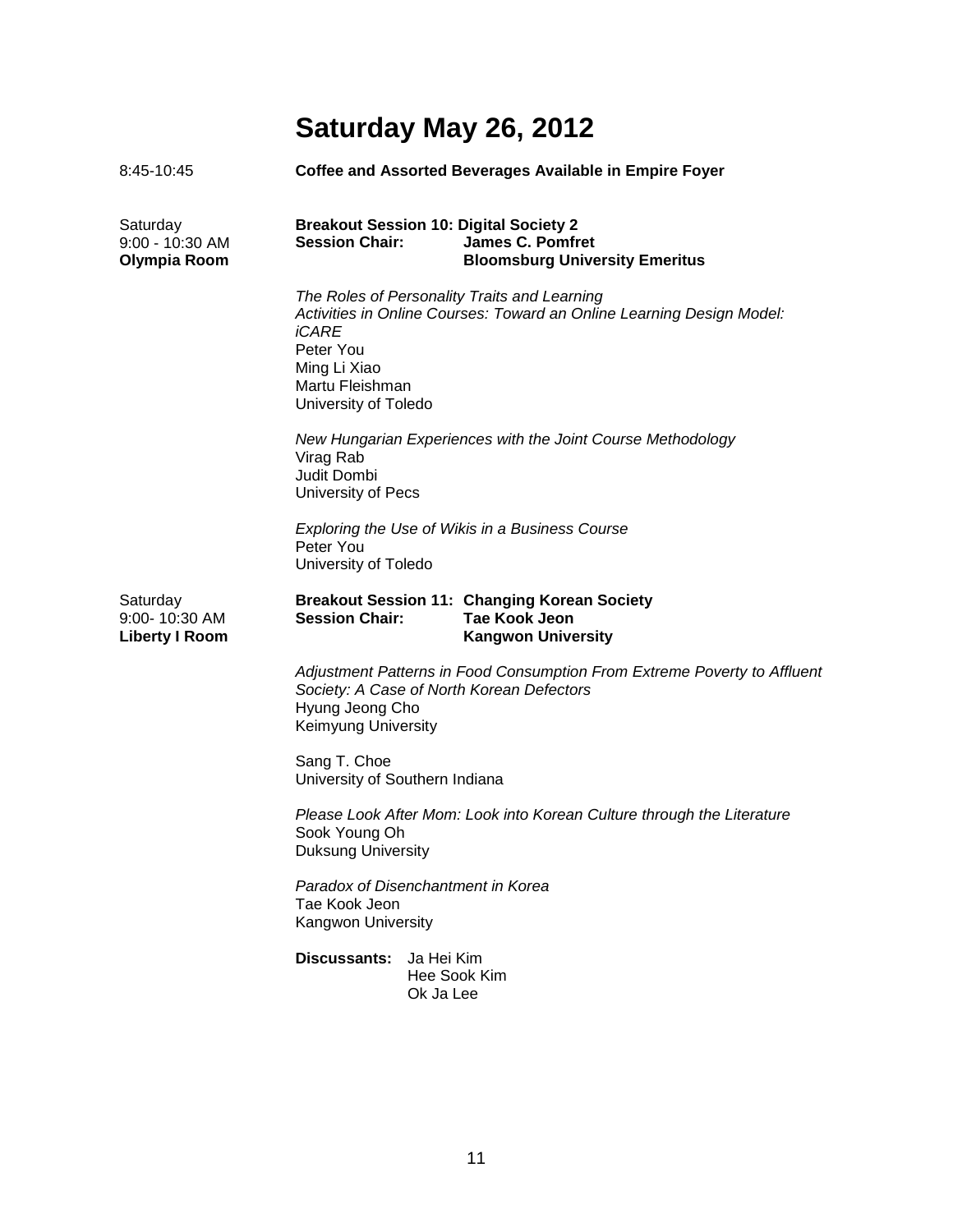| Saturday<br>9:00 - 10:30 AM<br><b>Liberty II Room</b> | <b>Session Chair:</b>                                                                                                                                    | <b>Breakout Session 12: Global Educational Management</b><br><b>Frank Leveness</b><br><b>St. John's University</b>                   |
|-------------------------------------------------------|----------------------------------------------------------------------------------------------------------------------------------------------------------|--------------------------------------------------------------------------------------------------------------------------------------|
|                                                       | Yanhui Pang<br>Bloomsburg University of Pennsylvania                                                                                                     | How Early is too Early to Start Bilingual Education                                                                                  |
|                                                       | Madhay Sharma<br><b>Bloomsburg University of Pennsylvania</b>                                                                                            | A Comparative Analysis of Economic and Cultural Impact of International<br>Students at Pennsylvania State System of Higher Education |
|                                                       | American College and University Response<br>Frank P. Leveness<br>St. John's University                                                                   | The Continuing Development of the Bologna Agreement and the Need for                                                                 |
| Saturday<br>10:45 - 12:15 AM<br>Olympia Room          | <b>Session Chair:</b>                                                                                                                                    | Breakout Session 13: Global Business, Economics, and Management<br><b>Wold Zemedkun</b><br><b>Norfolk State University</b>           |
|                                                       | Eunice V. Akoto<br><b>Delaware State University</b>                                                                                                      | Public Transportation Policies in the United States:<br>Drawing upon Lessons from Germany and United Kingdom                         |
|                                                       | Saleem Khan<br>Madhav Sharma<br>Bloomsburg University of Pennsylvania                                                                                    | Prospects for Economic Integration in South Asia                                                                                     |
|                                                       | Srabana Gupta<br>St. Thomas University                                                                                                                   | What Determines Success in a B2B Reverse Auction?                                                                                    |
|                                                       | the Beijing 2008 Olympic Games<br>Yujie Wei<br>University of West Georgia<br>Yali Zhao<br>Georgia State University<br>Lai Wei<br><b>Emory University</b> | Does Cultural Capital Help Sell an Event and Country?-A Case Study of                                                                |
|                                                       | Wold Zemedkun<br><b>Norfolk State University</b>                                                                                                         | Financing a Non-Profit in the Age of Technology                                                                                      |
| Saturday<br>10:45 - 12:15 AM<br><b>Liberty I Room</b> | <b>Session Chair:</b>                                                                                                                                    | <b>Breakout Session 14: Cross Cultural Education</b><br><b>Kejing Liu</b><br><b>Shawnee State University</b>                         |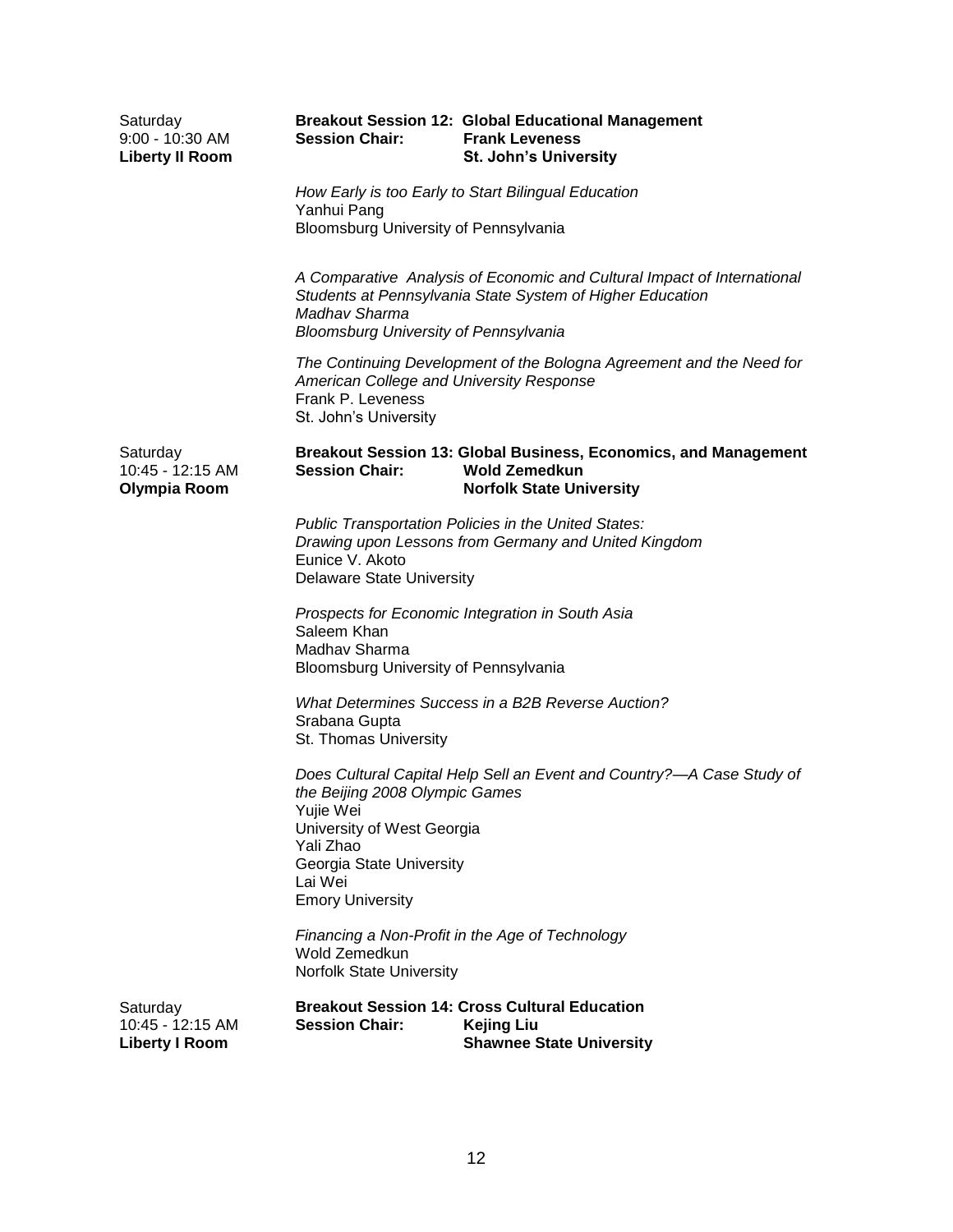Evaluating Global Education at a Regional University: A Focus Group Research on Faculty Perspectives Chin Hu S. Hooshang Pazaki East Stroudsburg University of Pennsylvania

*M-Learning in Nigerian Universities: Challenges and Possibilities* A.U. Okeke Nnamdi Azikiwe University Titus A. Umoru Kwara State University

*Cultural Differences in Equity Sensitivity: A Comparison between American and Chinese Undergraduate Students* Jiaxi Wang Bowling Green State University

*A Five-Year Study: Action Research and Prospective Teachers' Self-Efficacy Beliefs* Kejing Liu Shawnee State University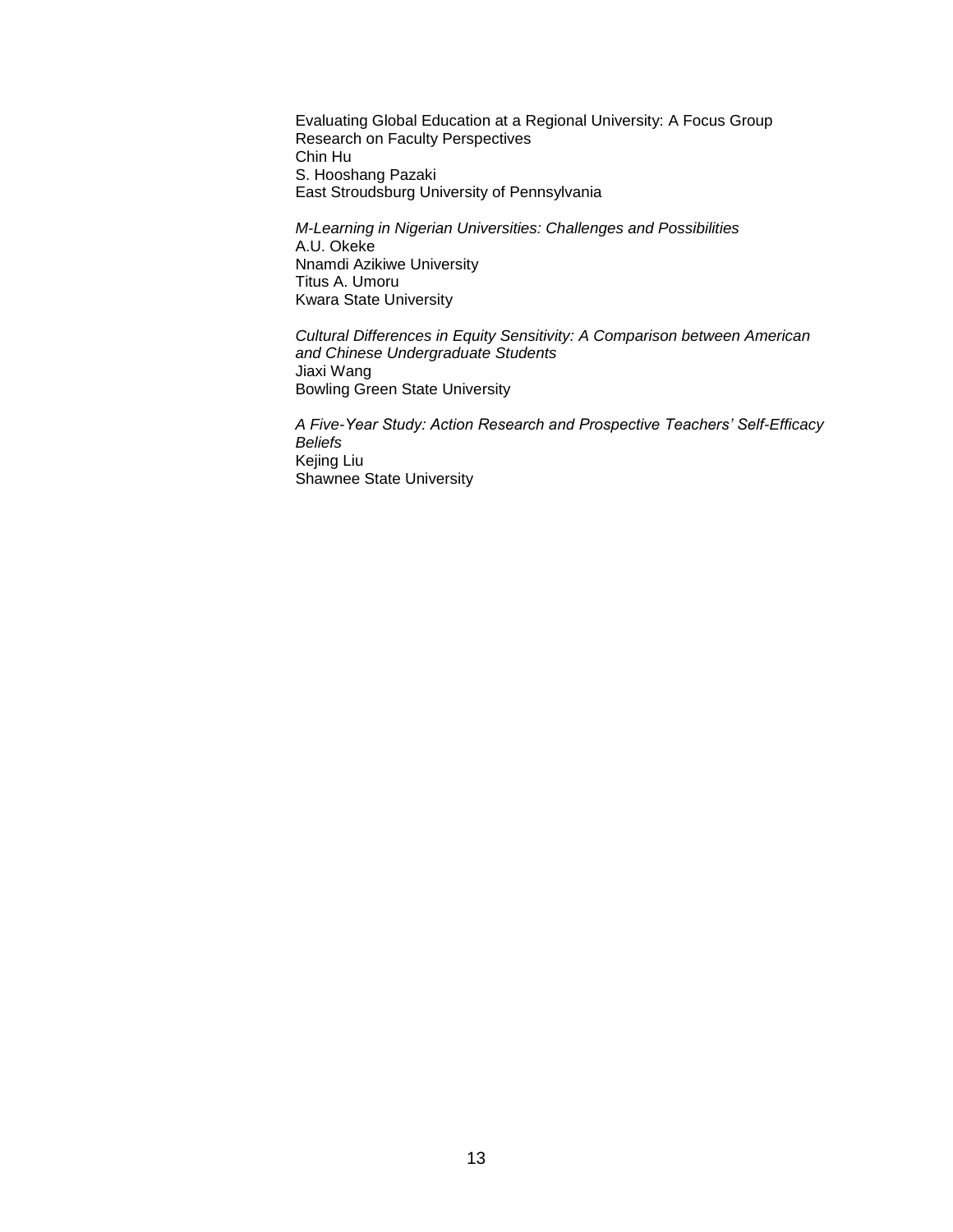| Saturday<br>10:45 - 12:15 AM<br><b>Liberty II Room</b> | <b>Session Chair:</b>                                                                                       | <b>Breakout Session 15: Global Issues and Opportunities</b><br><b>Edward Akoto</b><br><b>Delaware State University</b>                                                                           |  |  |  |
|--------------------------------------------------------|-------------------------------------------------------------------------------------------------------------|--------------------------------------------------------------------------------------------------------------------------------------------------------------------------------------------------|--|--|--|
|                                                        | Yali Zhao                                                                                                   | Educating High-Poverty Students: Cross-cultural Learning from Online<br><b>Discussions with American and Chinese Students</b><br>Nannette Commander<br>Georgia State University                  |  |  |  |
|                                                        |                                                                                                             | Exploring the Abstraction of Place in Globalization Discourses<br>Sanae Elmoudden<br>St. John's University                                                                                       |  |  |  |
|                                                        |                                                                                                             | Latina Immigrant Cultural Attitudes Towards Disability Healthcare Law: A<br><b>Focus on Parental Discretion</b><br>Richard T. Middleton<br>Jessica Middleton<br>University of Missouri-St. Louis |  |  |  |
|                                                        | Recommendation for a US Policy on Poverty<br>Chris Rumbough<br>Bloomsburg University of Pennsylvania        |                                                                                                                                                                                                  |  |  |  |
|                                                        |                                                                                                             | The China-Africa Engagement: The Role of Management in Harnessing the<br><b>Benefits for African Nations</b><br><b>Edward Akoto</b><br><b>Delaware State University</b>                          |  |  |  |
| Saturday<br>1:30 AM- 3:00 PM<br>Olympia Room           | Breakout Session 16: NSF Panel Global Consequences of Water<br><b>Quality Issues and Practices in China</b> |                                                                                                                                                                                                  |  |  |  |
|                                                        | Moderator:                                                                                                  | Roberta Soltz<br><b>National Science Foundation</b><br>Bloomsburg University of Pennsylvania/University of<br>Pittsburgh                                                                         |  |  |  |
|                                                        | <b>Panelists:</b>                                                                                           | Ryan Brenner<br><b>Christine Keung</b><br>Samantha Wolfe<br><b>National Science Foundation</b><br>University of Pittsburgh                                                                       |  |  |  |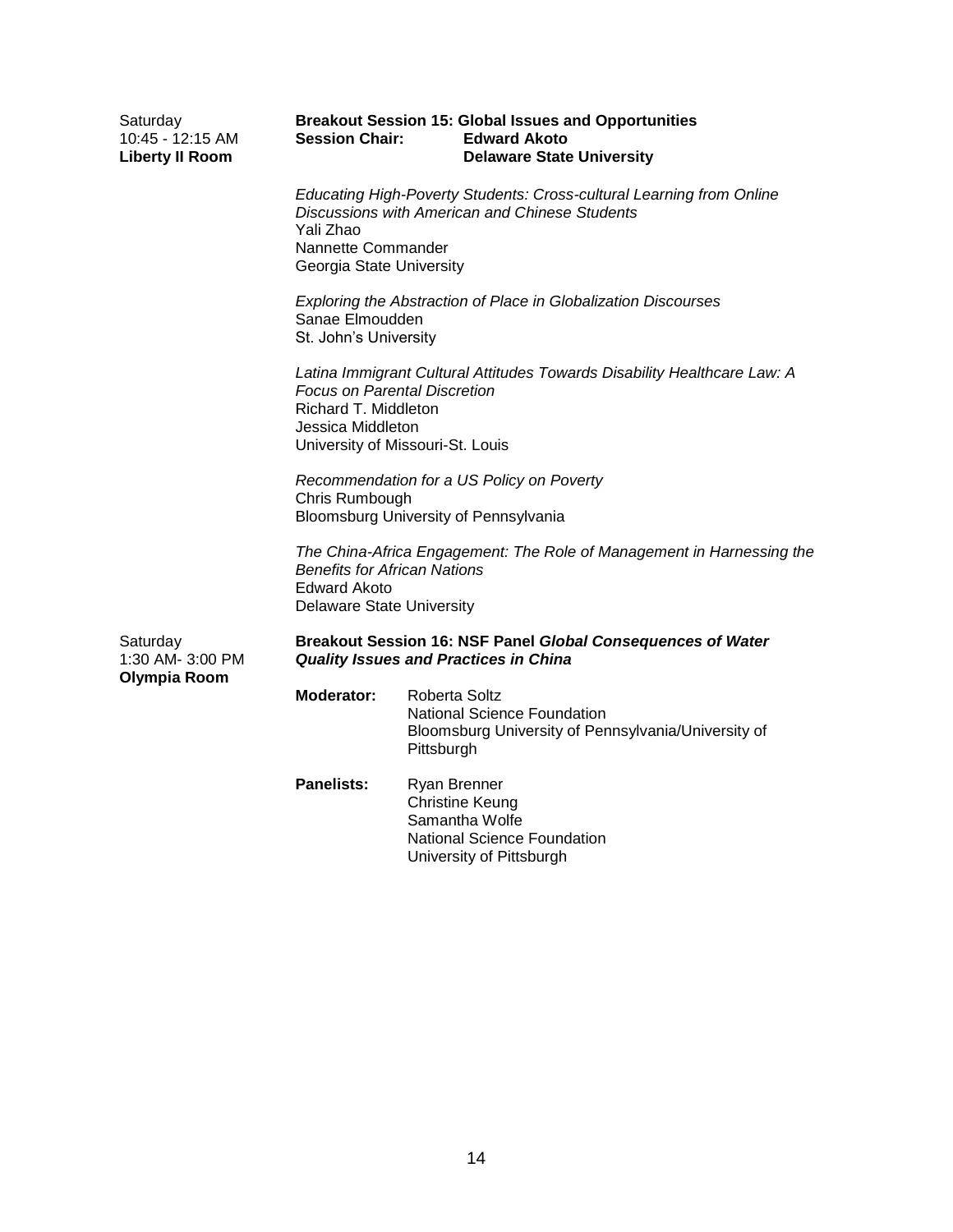| Saturday<br>1:30 AM- 3:00 PM                           | Breakout Session 17: Prospects for Global Leadership and<br><b>Communication</b>                                                                            |                                                                                                                                |  |  |  |
|--------------------------------------------------------|-------------------------------------------------------------------------------------------------------------------------------------------------------------|--------------------------------------------------------------------------------------------------------------------------------|--|--|--|
| <b>Liberty I Room</b>                                  | <b>Session Chair:</b>                                                                                                                                       | Anna Lubecka<br><b>Jageillonian University</b>                                                                                 |  |  |  |
|                                                        | Educating for Global Awareness: Application of Minds Needed for Good<br>Work in a Global Society<br>Joan Miller                                             |                                                                                                                                |  |  |  |
|                                                        | Bloomsburg University of Pennsylvania                                                                                                                       |                                                                                                                                |  |  |  |
|                                                        | Integrating Cultural Synergy and Leadership Development through<br>Globalized Initiatives<br><b>William Lovell</b><br>Bloomsburg University of Pennsylvania |                                                                                                                                |  |  |  |
|                                                        |                                                                                                                                                             |                                                                                                                                |  |  |  |
|                                                        | <b>Focus Institution</b><br>Joshua Stout                                                                                                                    | Cultural Integration for Expatriates on a Superior Level through a Direct                                                      |  |  |  |
|                                                        | Bloomsburg University of Pennsylvania                                                                                                                       |                                                                                                                                |  |  |  |
| Saturday<br>1:30 AM- 3:00 PM<br><b>Liberty II Room</b> | <b>Session Chair:</b>                                                                                                                                       | <b>Breakout Session 18: Global Health and Politics</b><br><b>Ivor Livingston</b><br><b>Howard University</b>                   |  |  |  |
|                                                        | Globalization, Democracy, and Government<br>Samuel Adams<br>Ghana Institute of Management<br>Daniel Sakvi<br>University of Piza                             |                                                                                                                                |  |  |  |
|                                                        | Samuel Adams<br>Atsu Francis<br>Ghana Institute of Management                                                                                               | Regulation, Transparency, and Economic Performance in Africa                                                                   |  |  |  |
|                                                        | <b>Health Implications in Selected Countries</b><br>Ivor Livingston<br>Ron Manuel<br><b>Howard University</b>                                               | The Impact of Globalization on the Prevalence of Obesity: Trends and                                                           |  |  |  |
|                                                        | Raja Staggers-Hakim<br><b>Connecticut Commission on Health Equity</b>                                                                                       |                                                                                                                                |  |  |  |
|                                                        | <b>Bennett Odunsi</b><br>Jackson State University                                                                                                           | The HIV-AIDS in Sub-Saharan Africa: The Case of Botswana, Impact and<br>Implication on Economic and Human Resource Development |  |  |  |
|                                                        | Spencer McHugh<br>Bloomsburg University of Pennsylvania                                                                                                     | Innovation and Globalization: Investing for the Future                                                                         |  |  |  |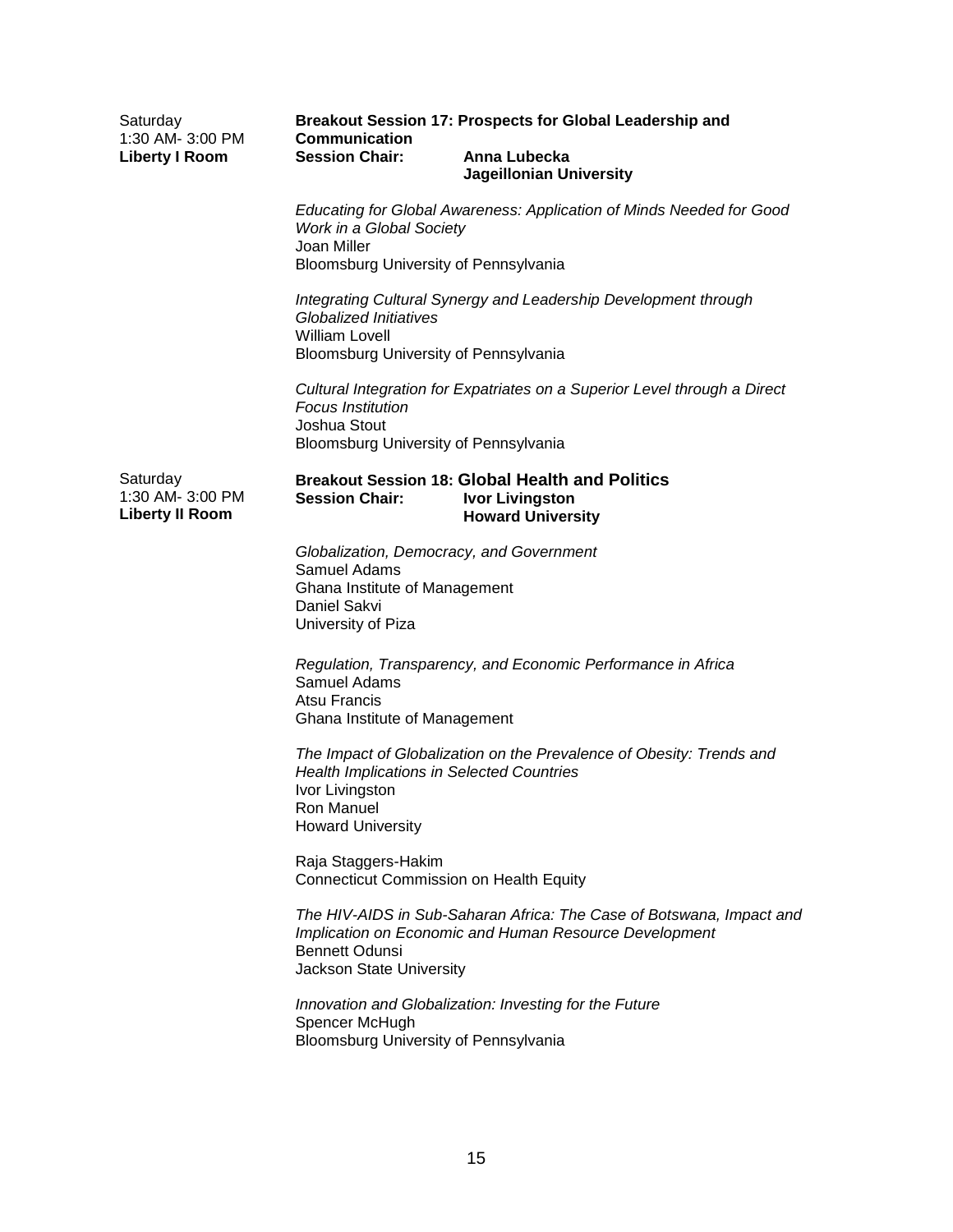## 2:30 – 4:30 **Coffee, Tea, Soft-drinks in Empire Foyer**

| Saturday<br>3:30 - 5:00 PM<br><b>Liberty I Room</b> | <b>Breakout Session 19: Global Business</b><br><b>Session Chair: Anna Martin</b><br>St. John's University                                        |                                                                               |  |
|-----------------------------------------------------|--------------------------------------------------------------------------------------------------------------------------------------------------|-------------------------------------------------------------------------------|--|
|                                                     | Corporate Boards in the E.U.: Should the percentage of Women Members<br>be Mandated?<br>Pauline Magee-Egan<br>St. John's University              |                                                                               |  |
|                                                     | Reducing Earning Management in Taiwanese Capital Market Firms Using<br>Corporate Governance Mechanisms<br>Gary Robson<br>St. John's University   |                                                                               |  |
|                                                     | An Econometric Model of Yield Curve Dynamics<br>Manuel G. Russon<br>Jared C. Leung(MBA Student)<br>St. John's University                         |                                                                               |  |
|                                                     | Ulaanbaatar, An Ancient Mongolian City Faces Modernization with Blue Sky<br><b>Development Challenges</b><br>Jay Nathan<br>St. John's University |                                                                               |  |
| Saturday<br>3:30 - 5:00 PM                          | Breakout Session 20: Global Approaches to Social Services for the<br><b>Elderly</b>                                                              |                                                                               |  |
| Olympia Room                                        | Moderator:                                                                                                                                       | <b>James Huber</b><br><b>Bloomsburg University</b>                            |  |
|                                                     | <b>Panelists:</b>                                                                                                                                | <b>Aging in Europe</b><br>Peter Hagen(Germany)<br>Kirchhain                   |  |
|                                                     |                                                                                                                                                  | Aging in Africa (Kenya)<br>Doreen Jowi<br><b>Bloomsburg University</b>        |  |
|                                                     |                                                                                                                                                  | Aging in Asia(Korea)<br>Keum Hye Park                                         |  |
|                                                     |                                                                                                                                                  | Aging in the USA<br>Kathi Lynn<br>Columbia-Montour Aging Office(Pennsylvania) |  |
|                                                     |                                                                                                                                                  | Chang Shub Roh<br><b>Bloomsburg University</b>                                |  |
|                                                     |                                                                                                                                                  | <b>Thaddeus Piotrowski</b><br><b>Bloomsburg University</b>                    |  |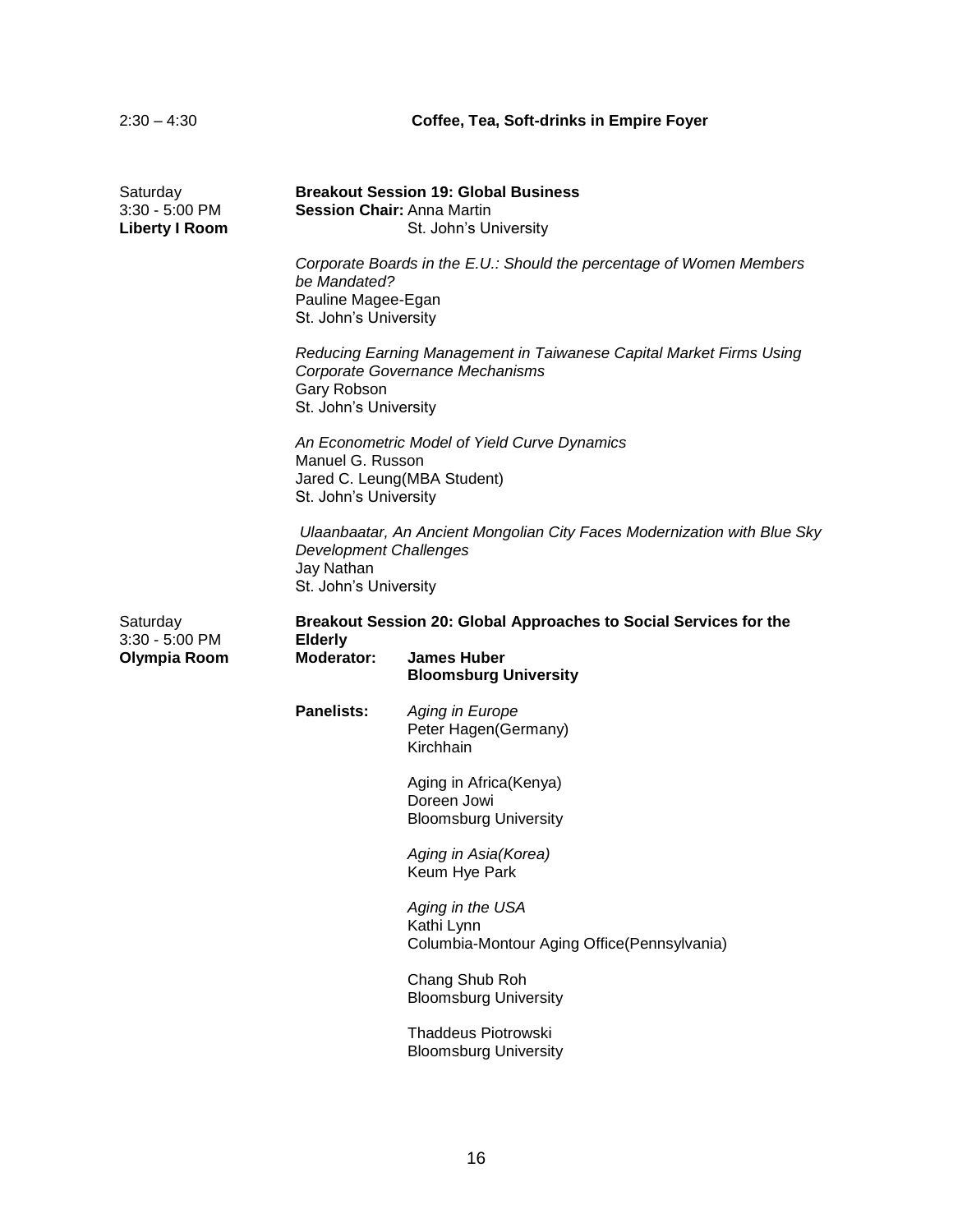**Saturday** 5:00-6:00 PM<br>**Olympia Room** 

## **Olympia Room** *Annual Meeting Election of Officers for 2013, 2014*

Saturday 7:00 - 9:00 PM **Empire Ballroom** *Global Dinner (by ticket only) Student Scholarship Awards Recognition and Appreciation*

Michael Seipel Brigham Young University

James Pomfret Bloomsburg University

*Photographic Retrospective of the 2011 Conference in Puerto Rico* Madhav Sharma Bloomsburg University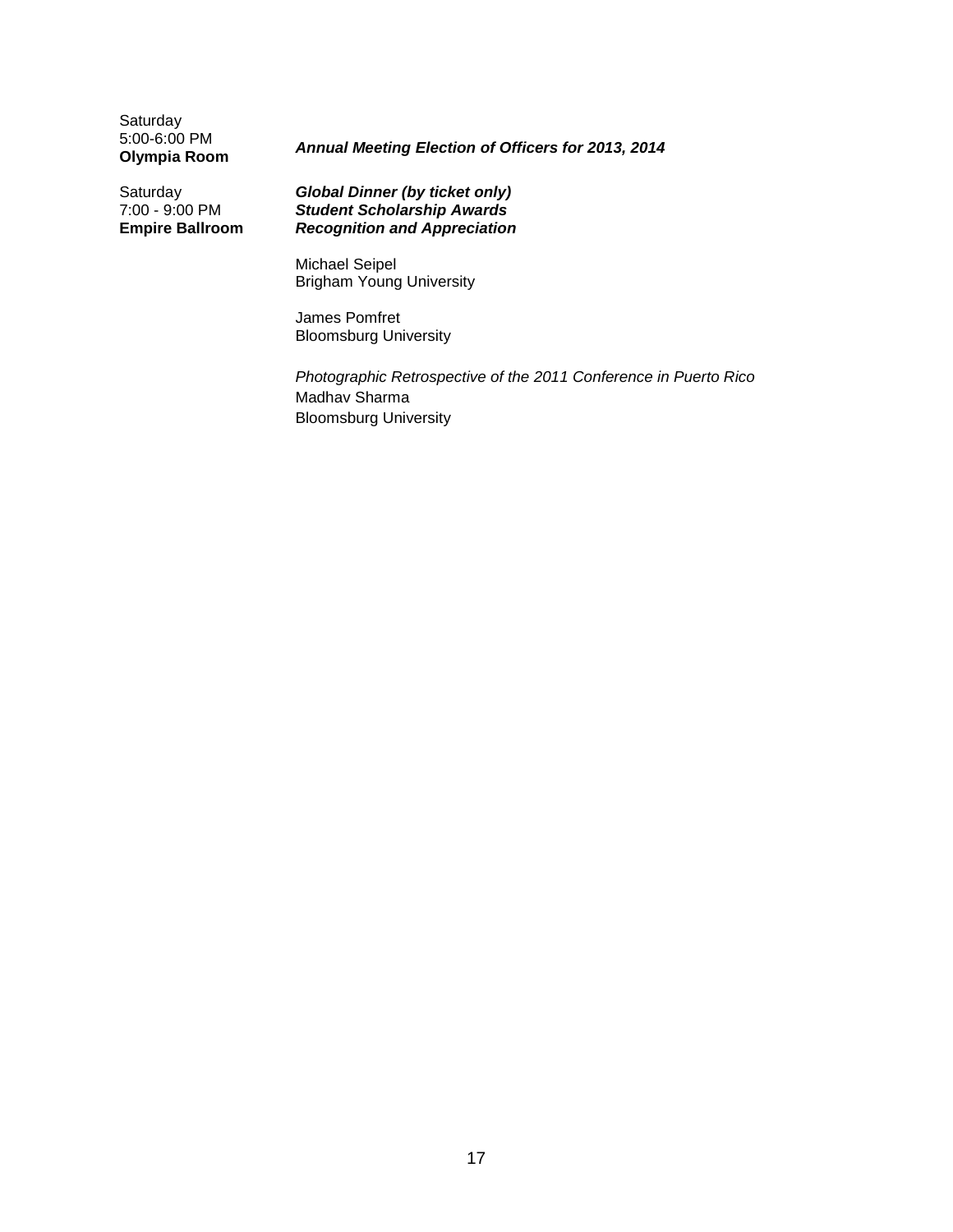## **Presenter Index**

|                                                                            |                                 |                  | University of Utah                                                   | Session                         |                   |
|----------------------------------------------------------------------------|---------------------------------|------------------|----------------------------------------------------------------------|---------------------------------|-------------------|
| Adams, Samuel<br>Ghana Institute of<br>Management                          | Breakout<br>Session             | 18               | Elliott, Dawn<br><b>Texas Christian University</b>                   | <b>Breakout</b><br>Session      | 9                 |
| Adams, Samuel<br>Ghana Institute of                                        | <b>Breakout</b><br>Session      | 18               | Elmoudden, Sanae<br>St. John's University                            | <b>Breakout</b><br>Session      | 15                |
| Management<br>Agbango, George                                              | Breakout                        | 8                | Fleishman, Martu<br>The University of Toledo                         | <b>Breakout</b><br>Session      | 10                |
| <b>Bloomsburg University</b><br>Agbango, George                            | Session                         | Friday           | Francis, Atsu<br>Ghana Institute of<br>Management                    | Breakout<br>Session             | 18                |
| <b>Bloomsburg University</b><br>Akaab, Irene Iris<br>Accra Polytechnic     | <b>Breakout</b><br>Session      | Plenary<br>2     | Gizaw, Tassew Shiferaw<br>Norfolk State University                   | Breakout<br>Session             | 4                 |
| Akoto, Eunice V.<br>Delaware State University                              | Breakout<br>Session             | 13               | Greiner, Veronica<br>West Chester University of<br>Pennsylvania      | <b>Breakout</b><br>Session      | 6                 |
| Akoto, Edward<br><b>Delaware State University</b>                          | Breakout<br>Session             | 15               | Gupta, Srabana<br>St. Thomas University                              | <b>Breakout</b><br>Session      | 13                |
| Berman, Gerald S.<br>University of Alaska                                  | Breakout<br>Session             | 8                | Hagen, Peter<br>Kirchhain, Germany                                   | <b>Breakout</b><br>Session      | 20                |
| Berruecos, Luis<br>Metropolitan Autonomous                                 | Breakout<br>Session             | 5                | Hagen, Heidrun<br>Kirchhain, Germany                                 |                                 | Friday<br>Plenary |
| University-Xochimilco Campus<br>Black, Megan<br>West Chester University of | <b>Breakout</b><br>Session      | 6                | Herrman, Andrea<br>European Business School<br>Hamburg, Germany      | <b>Breakout</b><br>Session      | 7                 |
| Pennsylvania<br>Brenner, Ryan                                              | <b>Breakout</b>                 | 16               | Hu, Chin<br>East Stroudsburg University                              | Breakout<br>Session             | 14                |
| Brown, James<br><b>Bloomsburg University</b>                               | Session                         | Student<br>Paper | Huber, Curvin<br><b>Becker College</b>                               | <b>Breakout</b><br>Session      | 1                 |
| Cai, Wei Wei<br>West Chester University of                                 | <b>Breakout</b><br>Session      | Committee<br>6   | Huber, James<br><b>Bloomsburg University</b>                         | Breakout<br>Session             | 20                |
| Pennsylvania<br>Caroulis, Christina                                        | <b>Breakout</b>                 | 6                | Hunte, C. Kenrick<br><b>Howard University</b>                        | Breakout<br>Session             | 9                 |
| West Chester University of<br>Pennsylvania                                 | Session                         |                  | Ikonyi, Helen<br>Kwara State University                              | <b>Breakout</b><br>Session      | 15                |
| Chipego, Jenifer<br>West Chester University of<br>Pennsylvania             | Breakout<br>Session             | 6                | Jeon, Tae Kook<br>Kangwon University                                 | <b>Breakout</b><br>Session      | 11                |
| Cho, Hyung Jeong                                                           | Breakout                        | 11               | Jeon, Tae Kook<br>Kangwon University                                 | <b>Breakout</b><br>Session      | 11                |
| Keimyung University<br>Choe, Sang T.                                       | Session<br>Breakout             | 11               | Joag, Shreekant<br>St. John's University                             | Breakout<br>Session             | 1                 |
| University of Southern Indiana<br>Clark, Gary                              | Session<br>Breakout             | 7                | Joag, Shreekant                                                      | <b>Breakout</b>                 | 4                 |
| <b>Bloomsburg University</b>                                               | Session                         |                  | St. John's University<br>Jowi, Doreen                                | Session<br><b>Breakout</b>      | 20                |
| Commander, Nannette<br>Georgia State University                            | Breakout<br>Session             | 15               | <b>Bloomsburg University</b><br>Joyner, Nina Frola                   | Session<br>Breakout             | 3                 |
| Dill, Bernard<br><b>Bloomsburg University</b>                              | Breakout<br>Session             | 8                | <b>Old Dominion University</b>                                       | Session                         |                   |
| Dill, Kathleen<br>Dombi, Judit                                             | Breakout<br>Session<br>Breakout | 10               | Karaffa, Cynthia A.<br>University of Pittsburgh<br>Keshishian, Flora | Breakout<br>Session<br>Breakout | 2<br>7            |
| University of Pecs<br>Edwards, Daniel                                      | Session<br>Breakout             | 5                | St. John's University<br>Keung, Christine                            | Session<br><b>Breakout</b>      | 16                |
| University of Utah                                                         | Session                         |                  | NSF, University of Pittsburgh                                        | Session                         |                   |

Edwards, Margie E.

Breakout 5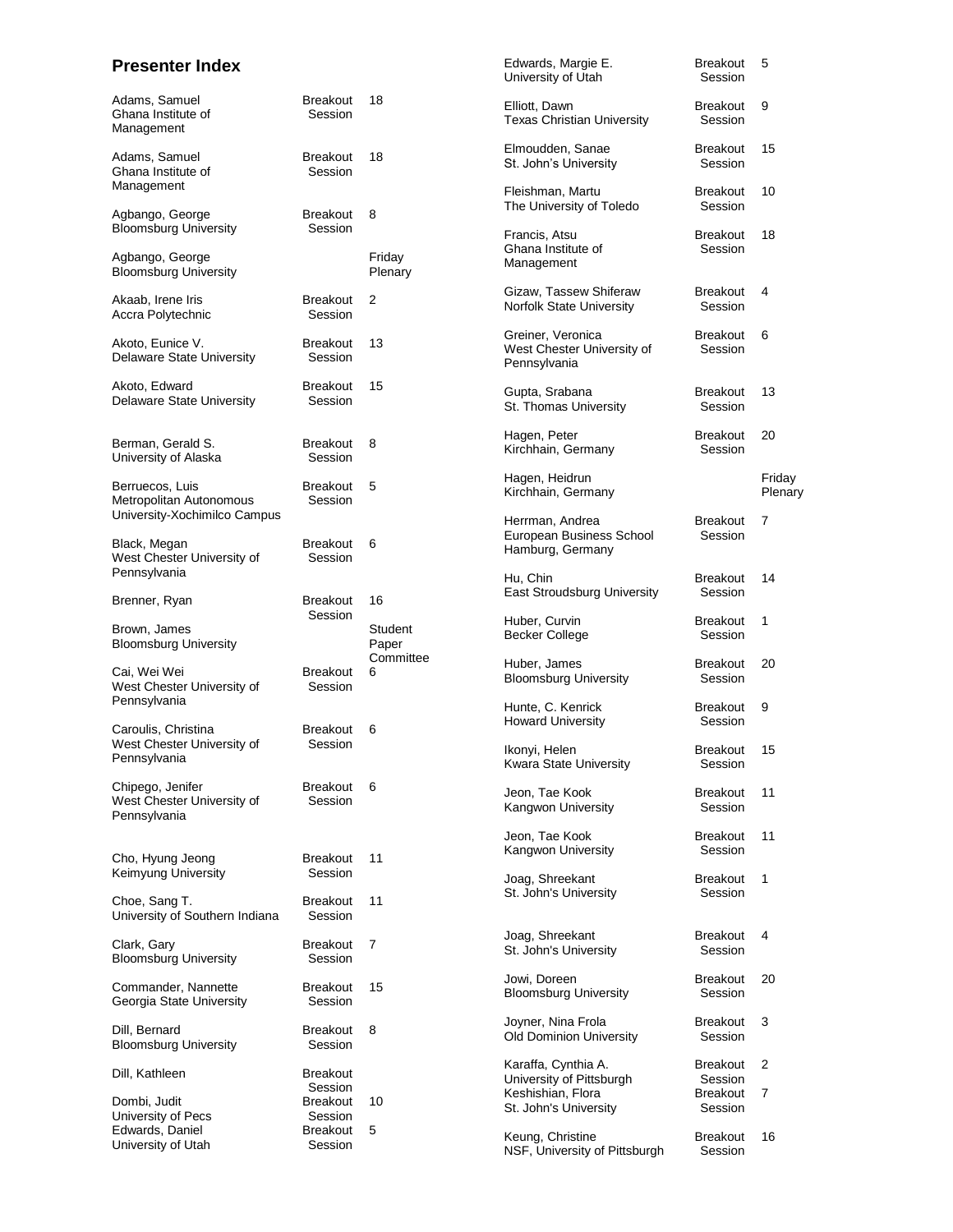| Khan, Saleem<br><b>Bloomsburg University</b>               | <b>Breakout</b><br>Session | 3                 | Colby College                                                                         | Session                                           |                   |
|------------------------------------------------------------|----------------------------|-------------------|---------------------------------------------------------------------------------------|---------------------------------------------------|-------------------|
| Khan, Saleem<br><b>Bloomsburg University</b>               | <b>Breakout</b><br>Session | 13                | Morrione, Nancy<br>Colby College<br>Nathan, Jay<br>St. John's University              | <b>Breakout</b><br>Session<br>Breakout<br>Session | 19                |
| Kim, Ja Hei<br><b>Consumer Affairs-Koreas</b>              | <b>Breakout</b><br>Session | 11                | Ned, Dena<br>University of Utah                                                       | Breakout<br>Session                               | 5                 |
| Kim, Hee Sook<br>G.A.S.KOREA                               | <b>Breakout</b><br>Session | 11                | Obiozor, Williams<br>Nnamdi Azikiwe University                                        | Breakout<br>Session                               | 1                 |
| Kraft, Hanna<br>West Chester University of<br>Pennsylvania | Breakout<br>Session        | 6                 | Odunsi, Bennett<br>Jackson State University                                           | Breakout<br>Session                               | 18                |
| Lee, Ok Ja<br>G.A.S.KOREA                                  | <b>Breakout</b><br>Session | 11                | Oh, Sook Young<br>Duksung University                                                  | Breakout<br>Session                               | 11                |
| LeVeness, Frank P.<br>St. John's University                | Breakout<br>Session        | 12                | Okeke, A.U.<br>Nnamdi Azikiwe University                                              | Breakout<br>Session                               | 14                |
| Liu, Kejing<br>Shawnee State University                    | <b>Breakout</b><br>Session | 14                | Okoli, Constance I.<br>Nnamdi Azikiwe University                                      | Breakout<br>Session                               | 14                |
| Livingston, Ivor<br><b>Howard University</b>               | <b>Breakout</b><br>Session | 18                | Oliphant, Sarah Moore<br>The Catholic University of<br>America                        | Breakout<br>Session                               | 4                 |
| Lovell, William<br><b>Bloomsburg University</b>            | <b>Breakout</b><br>Session | 17                | Pace, Garret<br><b>Brigham Young University</b>                                       | Breakout<br>Session                               | 2                 |
| Lynn, Kathi<br>Columbia-Montour (PA) Aging<br>Office       | <b>Breakout</b><br>Session | 20                | Palmer, Geoffrey J.<br><b>Bloomsburg University</b>                                   | Breakout<br>Session                               | 9                 |
| Magee-Egan, Pauline<br>St. John's University               | <b>Breakout</b><br>Session | 19                | Palmer, Ransford<br><b>Howard University</b>                                          | <b>Breakout</b><br>Session                        | 9                 |
| Magolis, David<br>Bloomsburg University of<br>Pennsylvania | Breakout<br>Session        | 1                 | Palmer, Ransford<br><b>Howard University</b>                                          |                                                   | Friday<br>Plenary |
| Manuel, Ron<br><b>Howard University</b>                    | <b>Breakout</b><br>Session | 18                | Palmer, Geoffrey J.<br><b>Bloomsburg University</b>                                   |                                                   | Friday<br>Plenary |
| Martin, Anna<br>St. John's University                      | <b>Breakout</b><br>Session | 19                | Pang, Yanhui<br><b>Bloomsburg University</b>                                          | <b>Breakout</b><br>Session                        | 12                |
| Martinez, Hiram<br><b>Millersville University</b>          |                            | Student<br>Papers | Park, Keum Hye<br>Pazaki, S. Hooshang                                                 | <b>Breakout</b><br>Session<br><b>Breakout</b>     | 20<br>14          |
| McHugh, Spencer<br><b>Bloomsburg University</b>            | <b>Breakout</b><br>Session | 18                | East Stroudsburg University<br>Pereira, Faith M                                       | Session<br>Breakout                               | 3                 |
| Mehrabi, Shah M.<br><b>Montgomery College</b>              |                            | Friday<br>Plenary | School of Business, Room 404<br>Piotrowski, Thaddeus<br><b>Bloomsburg University-</b> | Session<br>Breakout<br>Session                    | 20                |
| Mengistu, Berhanu<br><b>Old Dominion University</b>        | <b>Breakout</b><br>Session | 3                 | Emeritus                                                                              |                                                   |                   |
| Meyers, Ronald<br>East Stroudsburg University              | Breakout<br>Session        | 3                 | Pomfret, Penny<br>Magic Carpet PreSchool                                              |                                                   | Registration      |
| Middleton, Richard T.<br>University of Missouri-St. Louis  | <b>Breakout</b><br>Session | 15                | Pomfret, James<br><b>Bloomsburg University</b>                                        |                                                   | Registration      |
| Middleton, Jessica<br>University of Missouri-St. Louis     | Breakout<br>Session        | 15                | Porzio, Ralph J.<br>St. John's University                                             | Breakout<br>Session                               | 2                 |
| Miller, Joan<br><b>Bloomsburg University</b>               | <b>Breakout</b><br>Session | 17                | Rab, Virag<br>University of Pecs                                                      | <b>Breakout</b><br>Session                        | 10                |
| Mohassel, Babak<br><b>Bloomsburg University</b>            | <b>Breakout</b><br>Session | 9                 | Reina, Carol<br>Millersville University                                               | Breakout<br>Session                               | 2                 |
| Morrione, Thomas J.                                        | <b>Breakout</b>            |                   | Robson, Gary<br><b>Bloomsburg University</b>                                          | <b>Breakout</b><br>Session                        | 19                |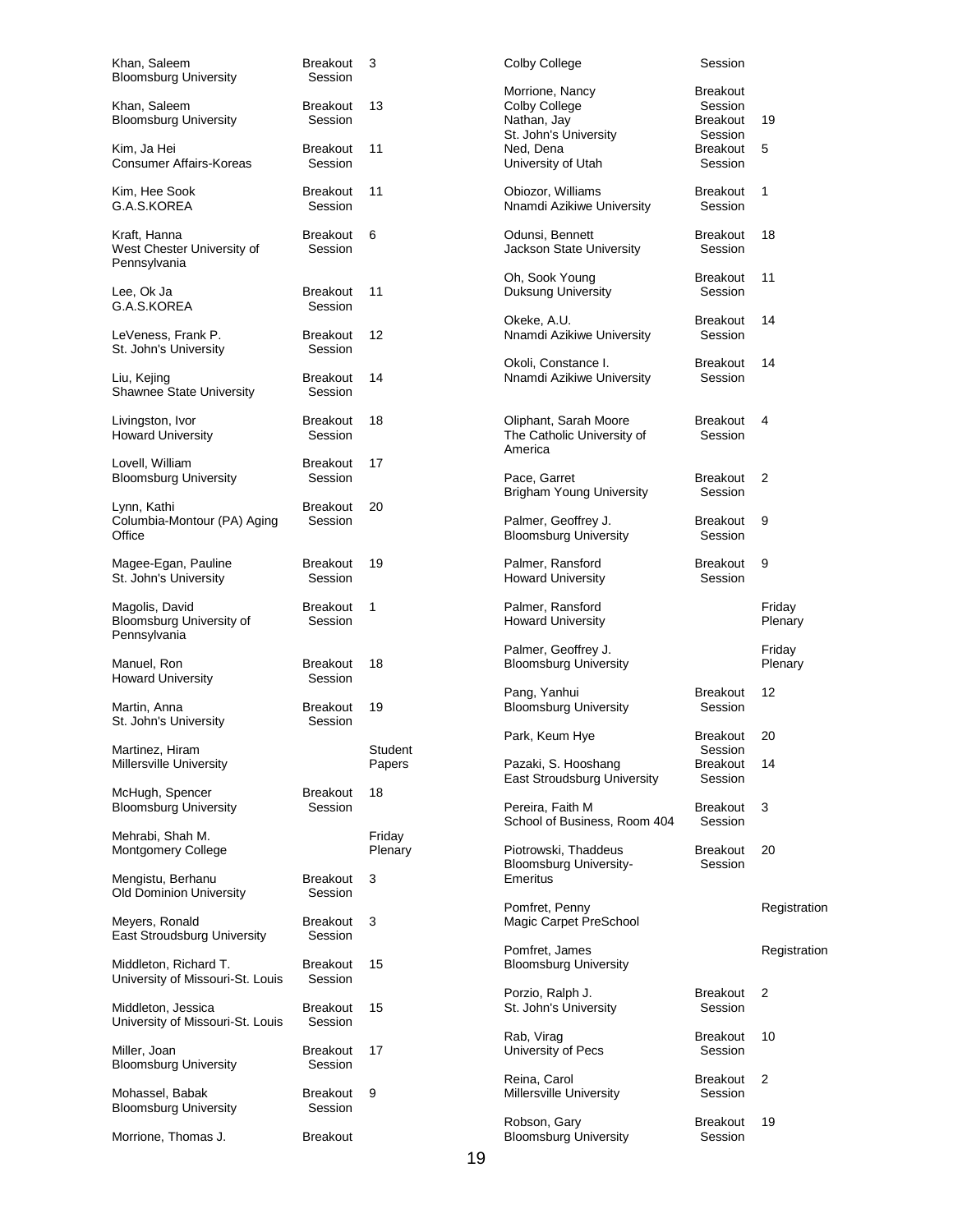| Roh, Chang Shub<br>Bloomsburg University                                  | <b>Breakout</b><br>Session            | 20                |
|---------------------------------------------------------------------------|---------------------------------------|-------------------|
| Roh, Chang Shub<br><b>Bloomsburg University</b>                           |                                       | Friday<br>Plenary |
| Roh, Myungja                                                              |                                       |                   |
| Rumbough, Chris<br><b>Bloomsburg University</b>                           | <b>Breakout</b><br>Session            | 15                |
| Russon, Manuel G.<br>St. John's University                                | <b>Breakout</b><br>Session            | 19                |
| Russon, Manuel G.<br>St. John's University                                | <b>Breakout</b><br>Session            | 19                |
| Sakyi, Daniel<br>University of Piza                                       | <b>Breakout</b><br>Session            | 18                |
| Seipel, Michael M.<br><b>Brigham Young University</b>                     | Breakout<br>Session                   | Friday<br>Plenary |
| Seipel, Verla<br>Provo, Utah                                              |                                       |                   |
| Seipel, Melissa<br>Provo, Utah                                            |                                       |                   |
| Sharma, Madhav<br>Bloomsburg University                                   | <b>Breakout</b><br>Session            | 12                |
| Sharma, Madhav<br><b>Bloomsburg University</b>                            | <b>Breakout</b><br>Session            | 13                |
| Smith-Wade-El, Rita<br>Millersville University of<br>Pennsylvania         | <b>Breakout</b><br>Session            | 2                 |
| Soltz, Roberta<br>Bloomsburg University,<br>NSF, University of Pittsburgh | <b>Breakout</b>                       | 16                |
| Soltz, David<br><b>Bloomsburg University</b>                              | Session                               | Friday<br>Plenary |
| Staggers-Hakim, Raja                                                      | <b>Breakout</b>                       | 18                |
| Stout, Joshua<br><b>Bloomsburg University</b>                             | Session<br><b>Breakout</b><br>Session | 17                |
| Tuhin, ASM<br><b>Bloomsburg University</b>                                | <b>Breakout</b><br>Session            | 4                 |
| Udogu, E. Ike<br>Appalachian State University                             | <b>Breakout</b><br>Session            | 4                 |
| Umoru, Titus A.<br>Kwara State University                                 | <b>Breakout</b><br>Session            | 14                |
| Vandegriff, Sarah<br>Bloomsburg University of<br>Pennsylvania             | <b>Breakout</b><br>Session            | 1                 |
| Wang, Jiaxi<br><b>Bowling Green State University</b>                      | Breakout<br>Session                   | 14                |
| Wei, Yujie<br>University of West Georgia                                  | <b>Breakout</b><br>Session            | 13                |
| Wolfe, Samantha                                                           | Breakout                              | 16                |
| Xiao, Mingli<br>University of Toledo                                      | Session<br><b>Breakout</b><br>Session | 10                |

| You. Peter           | <b>Breakout</b> |
|----------------------|-----------------|
| University of Toledo | Session         |
| You. Peter           | <b>Breakout</b> |
| University of Toledo | Session         |

Zemedkun, Wold Norfolk State University

Zemedkun, Wold Norfolk State University Breakout Session 13

10

10

Friday Plenary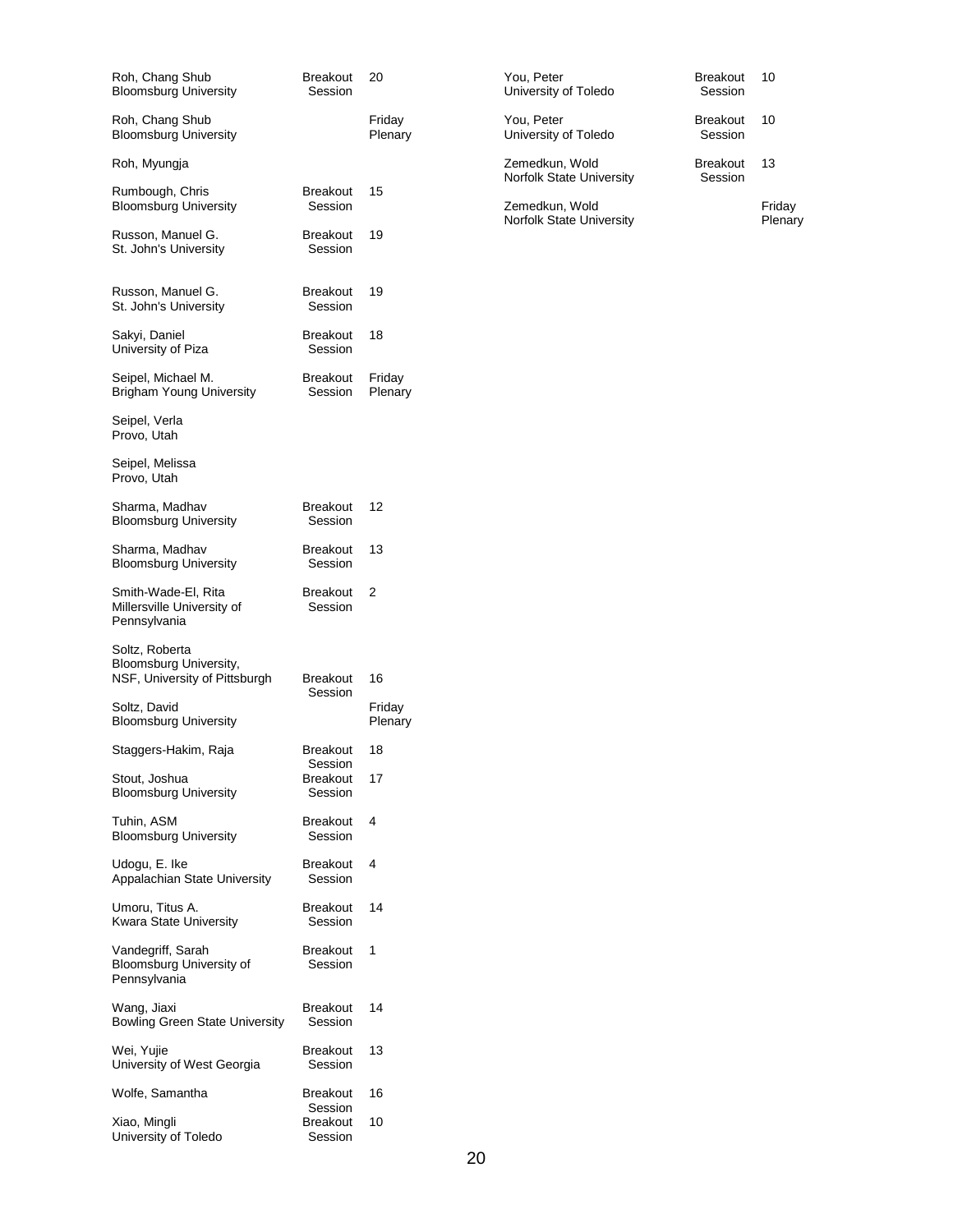## **GETTING TO THE NEW YORK HILTON TIMES SQUARE HOTEL**

## **Hilton Times Square Hotel**

Be alert! New York City has many Hilton Hotels so be careful to come to the correct one. The Hilton Times Square Hotel is mid-block between  $7<sup>th</sup>$  and  $8<sup>th</sup>$  Avenues with entrances on both  $42<sup>nd</sup>$  street and  $41<sup>st</sup>$ Street. If you are using Hilton Valet Parking, \$42.00 per day, enter from 41<sup>st</sup> street. If you come into **town by bus be sure to be taken to the Port Authority Bus Terminal since the hotel is a quick walk east on 41st Street.**

## **From Newark Airport**

## **By Taxi**

Taxi service from licensed taxicabs at Newark airport is determined by flat rates. Passengers should establish a fare before departure from the taxicab stand, where a dispatcher is equipped with the official taxi-cab rate schedule. The rates to Midtown Manhattan/East Side are approximately \$60 (plus round-trip tolls and tip). The flat fares from Newark Airport to the Manhattan area are: between Battery and West 23rd Street \$50, from West 23rd Street to West 58th Street \$55, from West 59th Street to West 96th Street \$60, from West 97th Street to West 185th Street \$65, and above West 185th St \$70, plus a \$5 surcharge for all points on the East Side of Manhattan. During weekday rush hours (6:00 to 9:00am and 4:00 to 7:00pm), and on weekends (from 12:00 to 8:00pm) there is an additional \$5.00 surcharge. There is an additional charge for each piece of baggage over 24 inches and a 10% senior citizen discount (62 years and older) with identification. Depending on traffic and time of day, the ride is about 30-45 minutes. A taxi trip to Newark International Airport from Manhattan is the metered fare with all applicable rates and return tolls plus a \$15.00 Newark Airport surcharge.

## **By Shuttle Bus**:

Newark Liberty Airport Express, Tel. (877) 8-NEWARK, departs every 30 minutes from 4:45 am to 1:00 am with stops at Port Authority Bus Terminal and Grand Central Terminal (120 East 41st Street) in the Midtown Manhattan/East Side area. The one-way fare is \$13 and the ride takes about 30-45 minutes, depending on traffic and time of day.

Airlink New York, Tel. (877) 599-8200, runs shuttles from Newark Airport to any point in Manhattan below 125th Street, day and night. One-way fare is \$17 per passenger.

SuperShuttle Manhattan, Tel. (800) 258-3826, offers a shared mini-bus that takes passengers to any point in Manhattan below 227th Street at any time, day and night. The one-way fare range is \$19, with discounts for additional passengers.

## **DOWNTOWN from JFK:**

#### **BASICS**

JFK is 15 miles (24 km) southeast of Mid-Manhattan. There are Ground Transportation Counters at the arrivals area (near baggage claim) in all airports. Call 1-800-AIR-RIDE for latest ground travel information. Do not accept rides from individuals inside the terminals, or outside. Only use licensed taxis from a dispatcher or official bus services. Do not accept help with your baggage, just go to the Ground Transportation Counter, bus stop, or taxi stand.

## **TAXI**

Go to the taxi stand outside the baggage claims area at curbside. Give your destination to the dispatcher and he will direct you to the correct taxi. The fare to anywhere in Manhattan is \$30 plus tip. Journey time is about 35 minutes to one hour to midtown Manhattan.

## **BUS**

New York Airport Service (formerly the Carey Bus) has frequent service to Manhattan and other areas such as LaGuardia, Jamaica Queens, and Brooklyn. Buses depart for the city every 30 minutes from 5 A.M. to 10 P.M. from all JFK terminals. The ride to the Port Authority Bus Terminal, on 42nd St. between 8th and 9th avenues, will take about one hour. The bus also stops at Grand Central Terminal at 125 Park Avenue. The fare is \$9. It's important to note that:

- For the hotel bus you must make reservations by calling 212-286-9766
- To get the airport-bound bus at Penn Station, you must go to their bus stop located on 7th Avenue, between 32nd and 33rd Streets (not in the station)
- For the airport-bound bus from the Port Authority Bus Terminal, the pickup location is on 42nd Street between 8th and 9th Avenues (not in the station)

## **ARRIVING BY CAR**

The Hilton Times Square Hotel offers valet parking for \$42.00 per day. Drive up to the 41<sup>st</sup> street entrance between  $7<sup>th</sup>$  and  $8<sup>th</sup>$  Avenues. There is a self-park and lock indoor garage on 42<sup>nd</sup> Street between  $9<sup>th</sup>$  and  $10^{th}$ . The rate is approximately \$32.00 per day.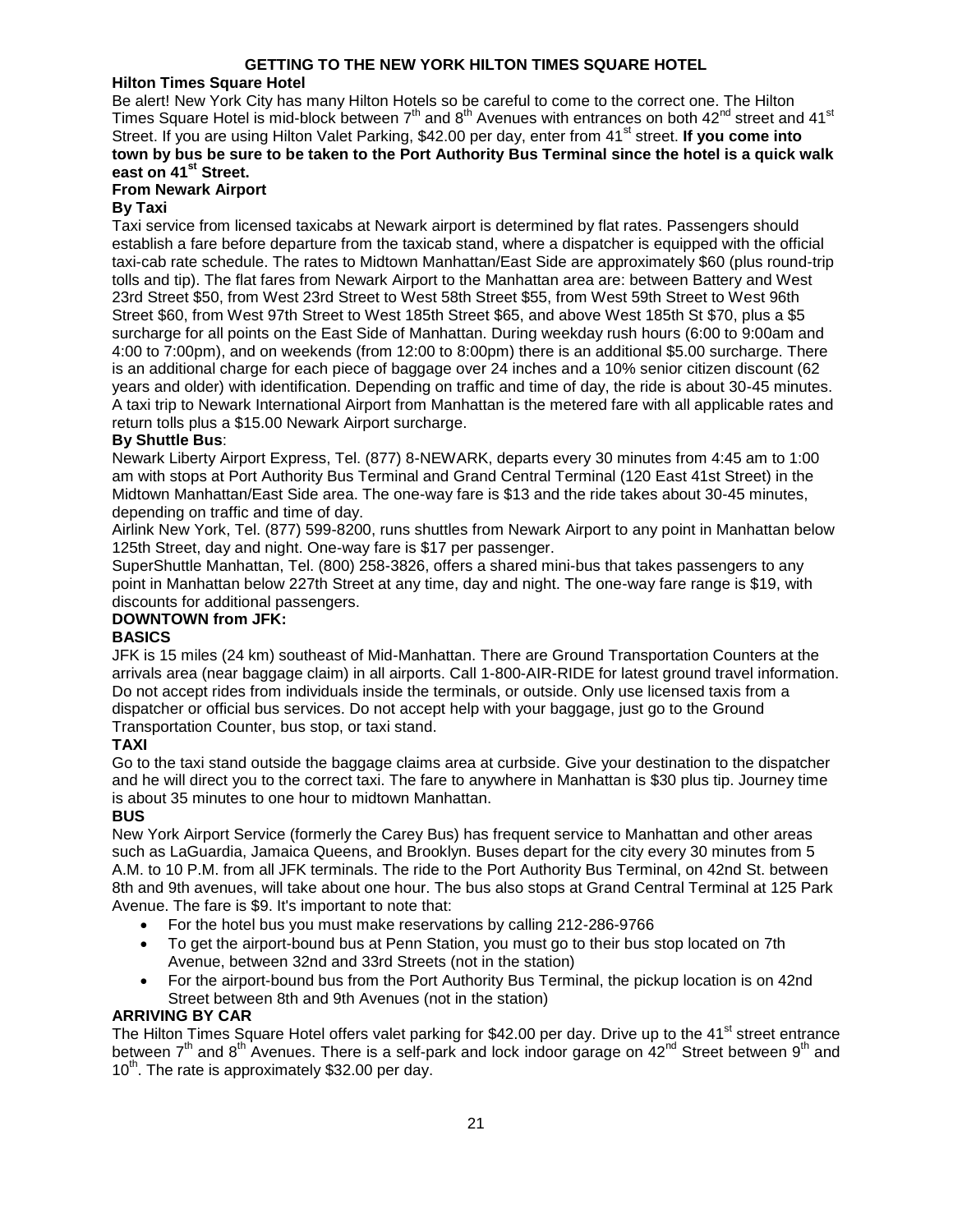

| 1994-1996<br>Daniel B. Lee, Loyola University of Chicago<br>James C. Pomfret, Bloomsburg University of Pennsylvania<br>1996-1998 |  |
|----------------------------------------------------------------------------------------------------------------------------------|--|
|                                                                                                                                  |  |
|                                                                                                                                  |  |
| 1998-2000<br>Shah M. Mehrabi, Montgomery College                                                                                 |  |
| 2000-2002<br>Asim Sen, St. John Fisher College                                                                                   |  |
| 2002-2004<br>Stanley J. Lawson, St. John's University                                                                            |  |
| 2004-2006<br>Wold Zemedkun, Norfolk State University                                                                             |  |
| 2006-2008<br>Michael M. Seipel, Brigham Young University                                                                         |  |
| 2008-2010<br>Ransford Palmer, Howard University                                                                                  |  |
| 2010-2012<br>George Agbango, Bloomsburg University of Pennsylvania                                                               |  |
| 2012-2014<br>Jay Nathan, St. John's University                                                                                   |  |

## Global Awareness Society International Board of Consultants

Jessica S. Kozloff, Bloomsburg University of Pennsylvania President Emerita

Berhanu Mengistu, Old Dominion University

Michael Seipel, Brigham Young University

Asim Sen, Saint John Fisher College

## Global Awareness Society International Board of Directors

Chang Shub Roh, Bloomsburg University of Pennsylvania, Board Chair James C. Pomfret Bloomsburg University of Pennsylvania, Vice Board Chair Heidrun Hagen, Germany Shi Kyung Roh, Seattle, WA James H. Huber, Bloomsburg University of Pennsylvania Daniel B. Lee, Loyola University of Chicago Shah Mehrabi, Montgomery College Lewis A. Mennerick, University of Kansas Mehrangiz Najafizadeh, University of Kansas Geoffrey J. Palmer, Bloomsburg University of Pennsylvania David L. Soltz Bloomsburg University of Pennsylvania Wold Zemedkun, Norfolk State University